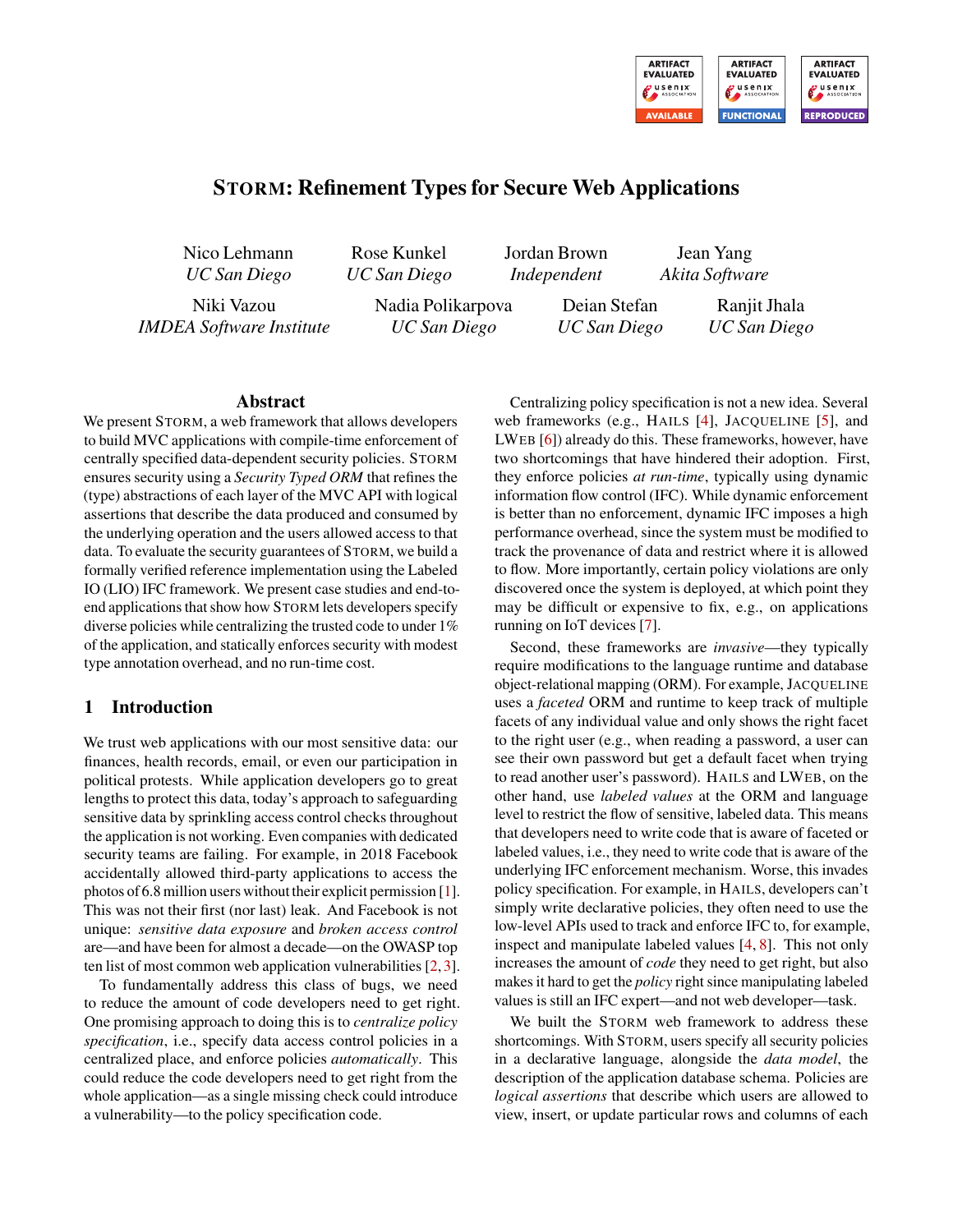table in the database. STORM enforces these policies*statically*, at compile-time—and *non-invasively*, without translating them to labels or facets. This means that (1) STORM does not impose any run-time overhead, (2) developers can catch bugs due to policy violations (e.g., where the application incorrectly handles sensitive data) early, and (3) they don't need to understand the details of the underlying enforcement mechanism to specify or audit policy code.

STORM statically enforces policies using *refinement types* [\[9\]](#page-14-8): types decorated with logical assertions that can constrain values, e.g., to say that an Int is non-negative or that a User is the author of a Paper. Our key insight is to refine STORM's API with logical assertions that describe the data produced and consumed by the underlying operation and the users allowed access to that data. We use this insight to realize STORM via four contributions.

*1. Design* (§ [3\)](#page-2-0) Our first contribution is a novel design that enriches the data model with a declarative policy—the *refined data model*—to generate an application-specific ORM layer, which STORM annotates with refinement types that reflect the security policies. To our knowledge, this is the first framework to statically and unobtrusively enforce policies previously thought to only be expressible using runtime enforcement.

*2. Implementation* (§ [5\)](#page-6-0) Our second contribution is an implementation of STORM in Haskell that uses LIQUIDHASKELL, an off-the-shelf refinement type checker to *statically and automatically verify* whether the application code using the security-typed ORM—e.g., code handling user requests and rendering HTML responses—adheres to the policies. STORM does this without imposing any invasive changes to the language runtime or database ORM interface. At most, developers write (untrusted and verified) light-weight type annotations to help the checker prove their code does not leak.

*3. Verification* (§ [6\)](#page-10-0) Our third contribution is a formally verified reference implementation that proves that the STORM API is secure by showing how to reduce a well-typed STORM program into an LIO [\[10\]](#page-14-9) program that never throws security exceptions. This allows us to carry over the previously mechanized non-interference results from LIO [\[6,](#page-14-5) [10\]](#page-14-9) to show that well-typed programs cannot leak or corrupt sensitive data.

*4. Evaluation* (§ [7\)](#page-11-0) Our final contribution is an empirical evaluation of the *expressiveness* of STORM's policy mechanism, the programmer *effort* needed for static enforcement, and, ultimately, of the *reduction* in the amount of code the developer has to get right to not leak data in real web applications. First, we show that our centralized policy specification approach is expressive enough to describe, often more naturally, a large suite of policies from the literature. Second, we use STORM to write statically verified implementations of several case studies from the literature, including those that had previously only been amenable to dynamic policy enforcement, and show that the effort is modest: the programmer need only write 1 line of refinement type signatures per 20–30 lines

<span id="page-1-0"></span>

| System              |    |   | Audit Static Uninvasive IFC |  |
|---------------------|----|---|-----------------------------|--|
| SWIFT $[11]$        | x  |   | x                           |  |
| <b>SELINKS</b> [12] | ∕* |   | x                           |  |
| RESIN $[13]$        | x  |   |                             |  |
| URFLOW [14]         |    |   |                             |  |
| <b>IFDB</b> [15]    |    | х | х                           |  |
| HAILS $[4]$         | ∕* | x | х                           |  |
| $JACQLN$ [5]        |    | x | х                           |  |
| $LWEB$ [6]          | ∕* |   | x                           |  |
| DAISY $[16]$        |    |   | x                           |  |
| <b>STORM</b>        |    |   |                             |  |

Figure 1: We compare STORM to previous web frameworks along various design goals. Audit: are the policies centralized and easily auditable; Static: is the enforcement at compiletime; Uninvasive: does enforcement require changes to the run-time; and IFC: does the framework enforce information flow control. We write ✓\*for almost-met goals.

of code (LOC). Third, we use STORM to build and deploy two new end-to-end web applications for collaborative text editing and video-based social interaction, that have been used at our university and at several academic workshops, respectively. We demonstrate that STORM distills the code that the developer has to get right to compact, auditable policies (under 70 LOC) that comprise under 1% of the application.

#### 2 Goals & Related Work

We designed STORM with several goals in mind. First, the framework should provide *information flow control* (IFC) security to prevent not only explicitly bad data flows, but also implicit leaks where publicly viewable results are conditioned on sensitive data. Second, the framework should enable a centralized, and hence, easily *auditable* policy specification. Third, to find errors early, provide design-time feedback and avoid run-time overhead, the framework should permit *static* enforcement via *automatic*, compile-time verification. Fourth, the framework should not require *invasive* modifications to language run-times, database ORMs, or libraries. STORM builds on previous work, summarized in Figure [1,](#page-1-0) which have made great strides towards these goals.

*IFC* There are many flavors of IFC with different tradeoffs [\[17,](#page-14-16) [18\]](#page-14-17). Systems differ in *when* they enforce IFC: at run-time via labels [\[10,](#page-14-9) [19–](#page-14-18)[22\]](#page-14-19), faceted values [\[19,](#page-14-18) [22,](#page-14-19) [23\]](#page-14-20), secure multi-execution [\[24\]](#page-14-21), or at compile-time via types [\[12,](#page-14-11) [25](#page-15-0)[–28\]](#page-15-1), or static analysis [\[29\]](#page-15-2), or a hybrid combination [\[30–](#page-15-3)[32\]](#page-15-4). Even within the same category, these systems differ in granularity of enforcement—from fine-grained to coarse-grained [\[33,](#page-15-5) [34\]](#page-15-6), and the kinds of policies users can specify [\[35\]](#page-15-7). The SWIFT [\[11\]](#page-14-10) system uses a static IFC type system [\[30\]](#page-15-3) to enforce compile time security, but does not integrate with database ORMs, and hence, lacks centralized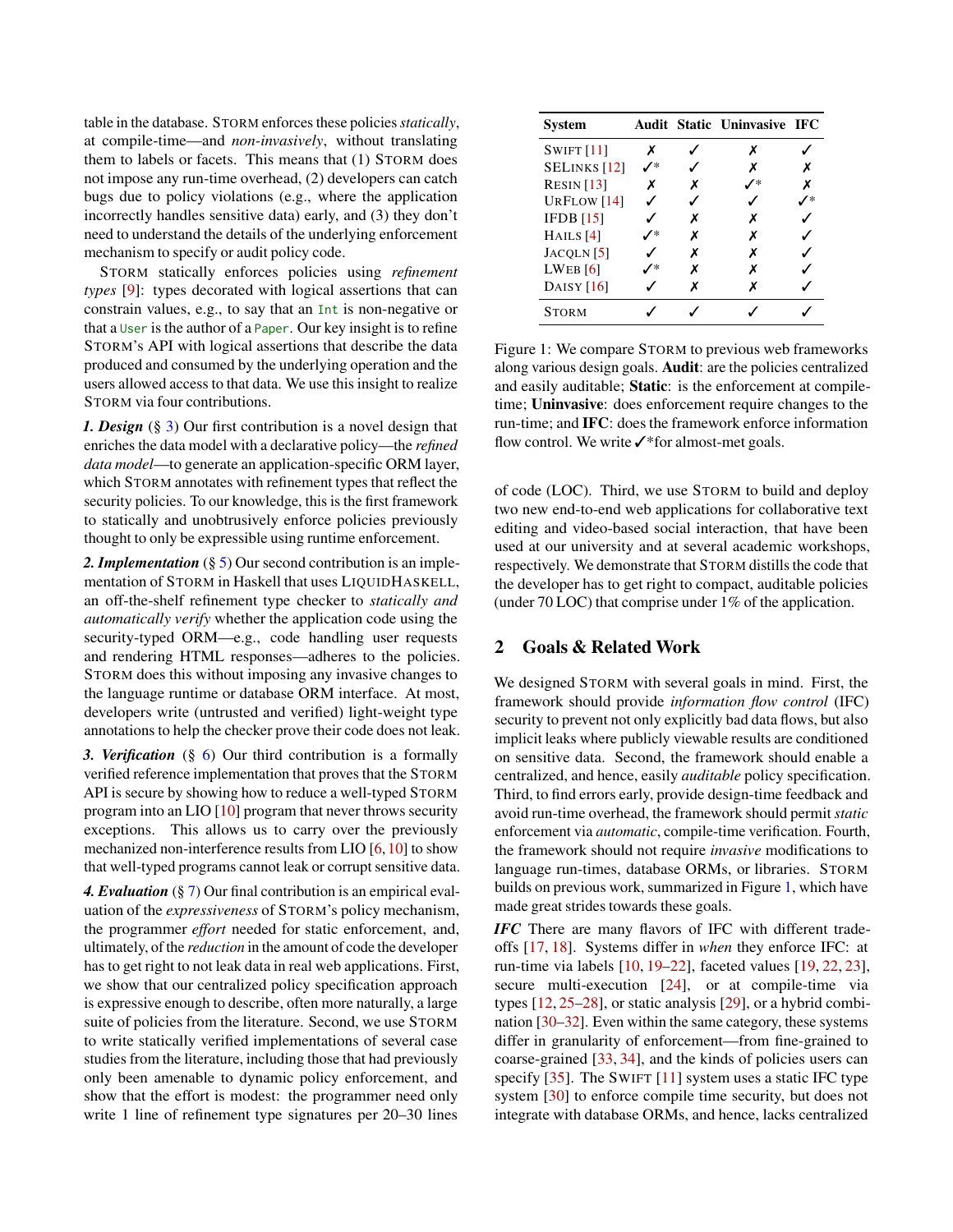auditable specifications. IFDB [\[15\]](#page-14-14) and DAISY [\[16\]](#page-14-15) show how to perform fine-grained IFC within DB systems, but are not static, and focus on databases—and are thus not complete frameworks for building applications. STORM draws inspiration from the HAILS [\[4\]](#page-14-3), LWEB [\[6\]](#page-14-5), and JACQUELINE [\[5\]](#page-14-4) frameworks which enforce auditable IFC policies that are associated with the application's data model. However, these approaches all perform dynamic enforcement and require invasive changes to the DB layer or run-time.

*Static* Several static frameworks express data-dependent policies using dependent types [\[36](#page-15-8)[–38,](#page-15-9) [38,](#page-15-9) [39\]](#page-15-10), labels [\[11,](#page-14-10) [12,](#page-14-11) [28,](#page-15-1) [40\]](#page-15-11), or first-order logic formulas [\[41\]](#page-15-12). All the above require the programmer to sprinkle policy specifications across the application controller and view code, which is error prone and makes auditing difficult. SELINKS [\[12\]](#page-14-11) centralizes policies within special functions that un/wrap data with labels, but requires invasive changes to the DB and run-time to propagate labels and does not prevent implicit leaks. URFLOW [\[14\]](#page-14-13) enables verification of centralized and auditable specifications without requiring invasive changes, by using a bespoke symbolic execution algorithm to statically verify that the generated SQL queries are (semantically) contained in some allowed set. However, to statically compute the SQL queries, URFLOW requires programmers to write their applications in a domainspecific language (DSL). Further, URFLOW's approach is insufficient for full IFC as it misses implicit flows through SQL queries (as illustrated in § [3.4\)](#page-4-0). In contrast, STORM enforces full IFC via off-the-shelf refinement type checking for a general purpose language with a rich ecosystem with tools and libraries for networking, databases, data serialization, etc. STORM uses a statically typed API for monadic IFC in the style of [\[42,](#page-15-13) [43\]](#page-15-14), specifically, the approach of LIFTY [\[44\]](#page-15-15), a core calculus that shows how to track IFC with logical refinement types. Unlike STORM, LIFTY cannot be used to build secure applications: it does not have database APIs, a language to specify centralized policies, formal guarantees for data-dependent policies, or even a way to write executable code.

*System-based Security* Several frameworks employ privilege separation to run application components with least privilege [\[45](#page-15-16)[–49\]](#page-15-17). Others like RESIN [\[13\]](#page-14-12) and QAPLA [\[50\]](#page-15-18) restrict access to data by modifying the run-time to use fine-grained discretionary access control, or use cryptography to provide data confidentiality, authenticity, and integrity in the presence of compromised application components [\[51](#page-16-0)[–53\]](#page-16-1), or use proxies to implement web application firewalls [\[54,](#page-16-2)[55\]](#page-16-3). While some of these approaches, e.g., the use of cryptography are complementary to our approach, without IFC, they cannot prevent leaks that STORM eliminates by construction.

### <span id="page-2-0"></span>3 Design

We illustrate the design of STORM with a WishList application where users can share wishes with followers. STORM uses the

*model-view-controller* (MVC) paradigm, where an application has three key elements: *models* which describe the persistent data important to the application, typically stored in a database (DB) and accessed via an *Object-relational mapping* (ORM); *views* which describe how the data corresponding to, e.g., users' requests are rendered on webpages via some combination of CSS, HTML and JavaScript; and *controllers* that respond to user's requests by suitably querying the DB via the models API, to produce an HTML or JSON results.

#### 3.1 Auditable Policies via Refined Models

The key innovation in STORM is to centralize data-dependent security policies with the data model, in a *refined models* file. *Models & Policies* Figure [2](#page-3-0) shows the refined models file for the WishList app. The left column describes the data schema, as a collection of three tables User, Wish and Follower. Each row of the User table comprises the user's name and email address. Each row of the Wish table has an owner that identifies the User that the wish belongs to, a text description of the wish, and a numeric price. Each row of the Follower table describes a tuple where user1 *follows* user2, with the status column indicating whether a follow-request has been initiated ("pending"), accepted ("ok") or rejected ("no"). STORM lets the programmer specify policies that govern which DB rows can be inserted and which DB columns can be read or updated. A *policy* is a predicate over a row and user that is True if the user has access and False otherwise. The policy predicate can refer to all the columns of the row (whose column the policy is attached to) and so the values of those other columns can be used to determine whether the user has access. For example, we specify that Wishes can only be inserted by their owners via the policy @IsOwner which holds when the user equals the owner of the row. Similarly, we specify that each Wish's description and price should only be read by the owner unless they are explicitly public via the policy @Public which holds when the user is the owner or the level is "public". (Ignore the shaded Follow for now: we will return to it in § [3.3.](#page-3-1)) Finally, we specify that only the owner is allowed to update the description and price.

*Default Policies* The programmer can associate **default** policies with all the rows and columns not explicitly constrained otherwise. For example, Allow grants access to all users, while Deny grants access to none. Hence, **default** read @Allow and **default** insert, update @Deny say that (unless otherwise specified) anyone can read every column, and no one can insert rows or update columns.

#### <span id="page-2-1"></span>3.2 Access Control

Let's see how STORM enforces the Public policy. Figure [3](#page-3-2) shows a controller showWishes that responds to a request to display the wish list for a given user. (For now, *ignore* the shaded code.) The controller uses the models API to create a Query of the form Owner ==. user, which it executes using the ORM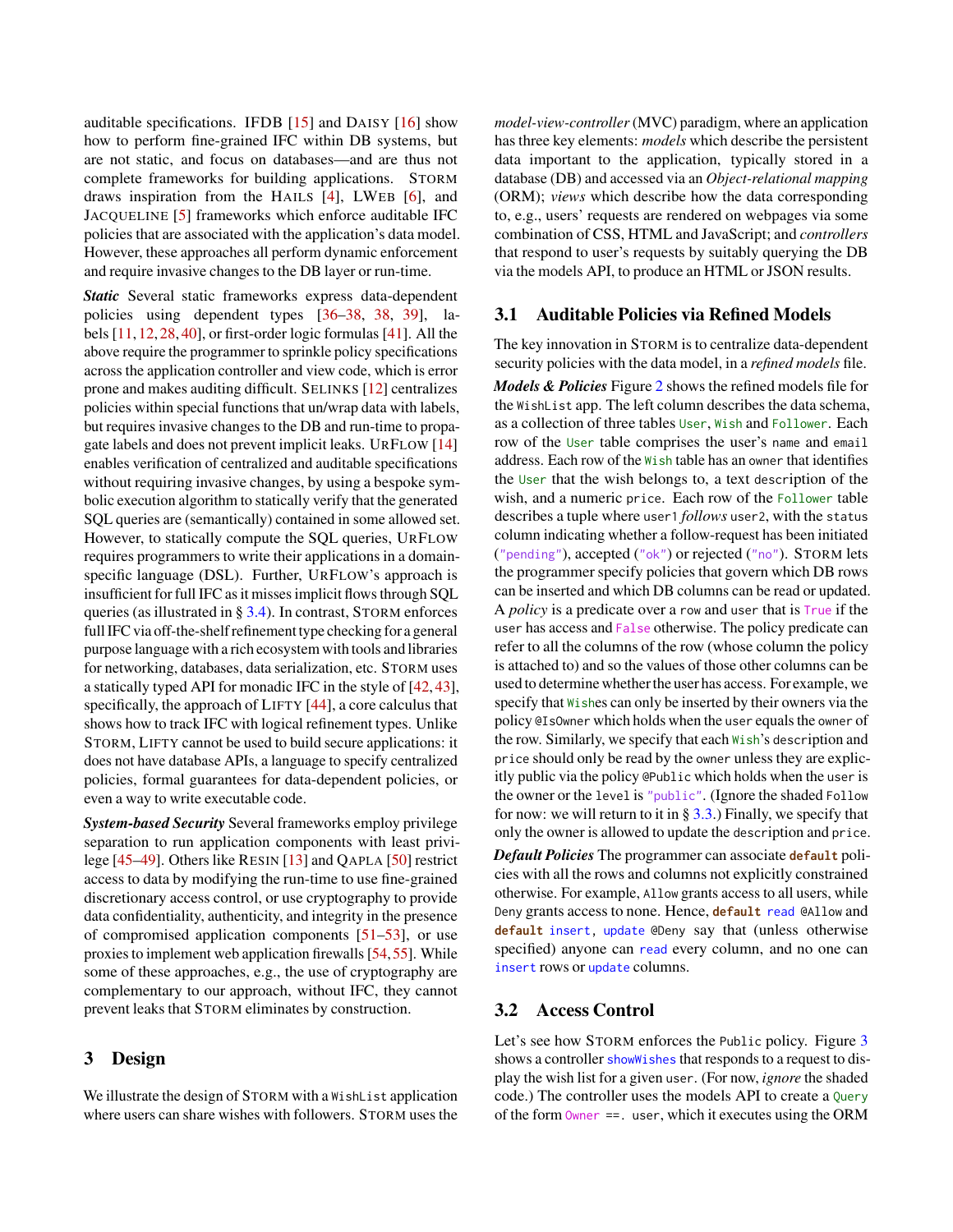<span id="page-3-0"></span>

| User         |                                |                                   | declare follows : UserId $\rightarrow$ UserId $\rightarrow$ Bool |
|--------------|--------------------------------|-----------------------------------|------------------------------------------------------------------|
| name         | Text                           |                                   |                                                                  |
| email        | Text                           |                                   | def IsOwner(row: Wish, user: User):<br>$row. owner == user.id$   |
| Wish         |                                |                                   |                                                                  |
| owner        | UserId                         |                                   | def Public(row: Wish, user: User):                               |
| descr        | Text                           |                                   | $IsOwner(row, user)    row. level == "public"$                   |
| level Text   |                                |                                   |                                                                  |
| price Int    |                                |                                   | def Follow(row: Wish, user: User):                               |
|              |                                |                                   | row.level == "follower" && follows(user.id, row.owner)           |
| insert       |                                | @IsOwner                          |                                                                  |
|              |                                | read [descr, price] @PublicFollow | def PublicFollow(row: Wish, user: User):                         |
|              | update [descr, level] @IsOwner |                                   | Public(row, user)    Follow(row, user)                           |
| Follower     |                                |                                   | def OkFollows(row: Follower):                                    |
| user1 UserId |                                |                                   | row.status == "ok" $\Rightarrow$ follows(row.user1, row.user2)   |
| user2 UserId |                                |                                   |                                                                  |
| status Text  |                                |                                   | def IsPending(row: Follower, user: User):                        |
|              |                                |                                   | row.user1 == user.id && row.status == "pending"                  |
| assert       |                                | @OkFollows                        |                                                                  |
| insert       |                                | @IsPending                        | def OkOrNo(old: Follower, new: Follower, user: User):            |
|              | update [status]                | @OkOrNo                           | old.user2 == user.id $\&$ new.status $\sin$ ["ok", "no"]         |
| default read |                                | @Allow                            | def Allow(row: a, user: User): True                              |
|              | default insert, update @Deny   |                                   | def Deny(row: a, user: User): False                              |

Figure 2: Refined Models: A centralized specification for the Wishlist App

<span id="page-3-2"></span>showWishes user = **do** viewer <- authUser  $let pub = Level ==. "public"$ **let** chk = **if** viewer == user **then** true **else** pub **let** qry = Owner ==. user &&. chk wishes <- select qry descrs <- mapM (project Descr) wishes respond ( show descrs )

Figure 3: A showWishes controller. The highlighted code is needed for conformance with the Public policy.

API function select to get all the DB Wish rows belonging to user. Next, it extracts the description column for each row by invoking the ORM API function project with the name of the desired field. Finally, the controller uses the view API function respond to send the descriptions to the session user.

*Enforcement* Recall that the policy Public stipulates that descriptions should only be visible to the owner unless the level is "public". Indeed, the showWishes controller, sans the shaded parts, is dodgy as the current session user could be asking for someone *else's* wishes! STORM detects this error at compile time, by: (1) inferring that the qry will return all rows owned by user, (2) using the policy on Descr to determine that the project's results depend on values that are *allowed* to be viewable only by user (unless marked "public"), and then (3) complaining that by calling respond the results can be observed by the *sessionUser* who may be different than user.

We can fix show Wishes by modifying the query when user is different than *sessionUser*. The modifications are shaded in Figure [3.](#page-3-2) First, we use the view API's authUser function to get the current session (viewer), which we use to add a chk clause to the DB query. When the target user *is* the session user, the chk clause is the trivial query true (which holds of all rows). However, if the target user is different, then the chk clause stipulates that the level column be "public". The type checker infers that qry returns all rows owned by the session user, but *only* the public rows of *other* users. Hence, the type checker determines that the subsequent data release via project and respond conforms to the Public policy.

# <span id="page-3-1"></span>3.3 Information Flow Control

Next, let's see how STORM lets the programmer enforce IFC policies that (1) span values *across* different rows and tables, and (2) restrict how data flows to *multiple* users who may be unknown at the point where the data is accessed.

*Policy* Let us add social capabilities to our application by letting users have *followers* with whom they can share their wishes. We model this notion as a many-to-many Followers relationship table and then add "follower" as a new possible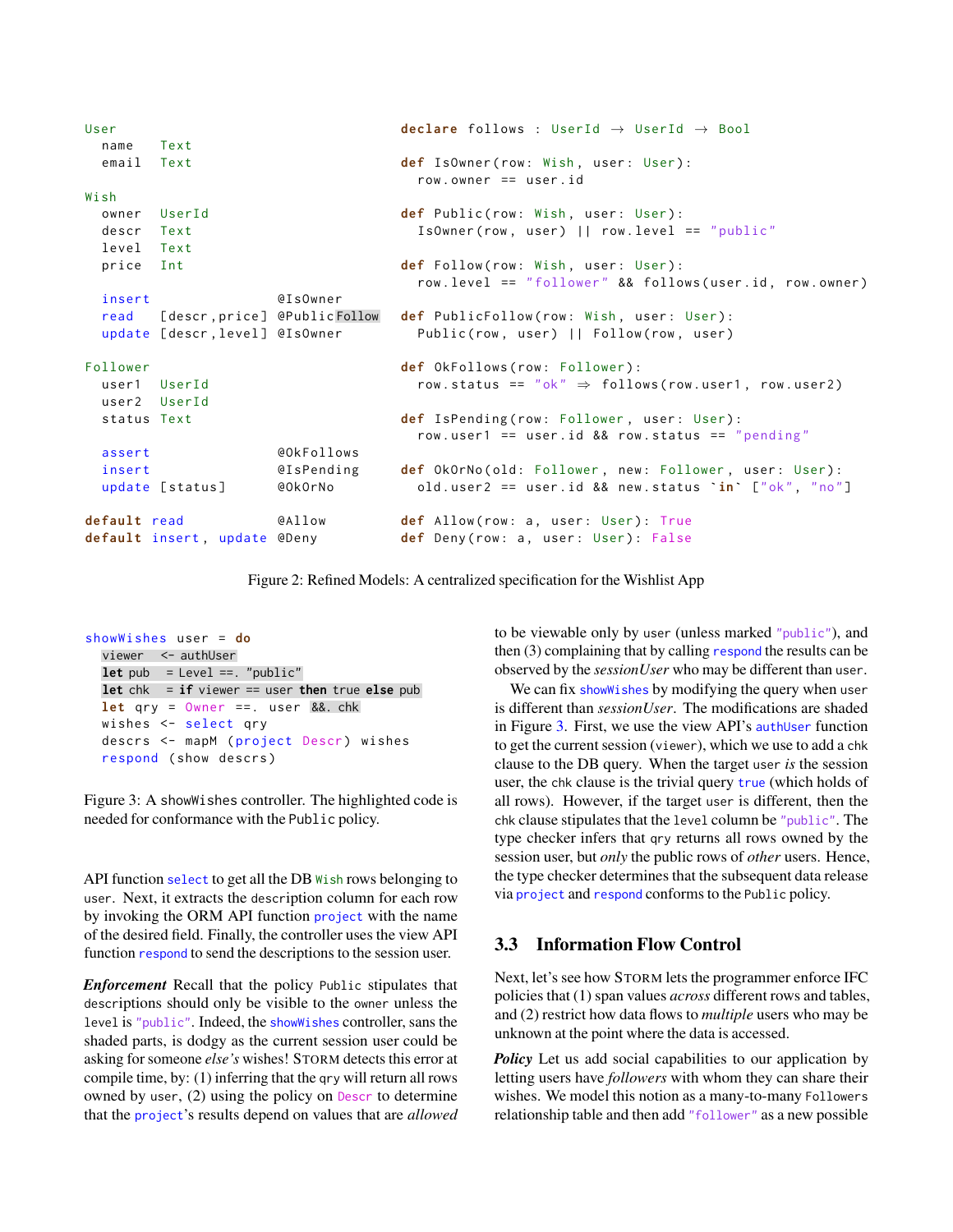level value. Now the access to a particular Wish depends on data residing in another row, in another table—a record existing in the Followers table. STORM lets the programmer specify this requirement simply by changing the read policy for descr and price to @PublicFollow which is defined on the right in Figure [2.](#page-3-0) The key insight to specifying such a cross-table policy is that the existence of a Follower record *witnesses* the *follows* relationship between two users. The refined-models in Figure [2](#page-3-0) makes this notion manifest as follows. First, at the top, we **declare** the relationship as a binary predicate follows between two UserIds. Second, the line assert @OkFollows says that for each row of the Follower table, the follows predicate holds between user1 and user2 *if* the status is "ok". Third, we use the predicate to define the Follow policy that says that when a wish's level is restricted to "follower" then the viewer user must be a follower of the wish owner. Finally, we use Follower to define a new policy PublicFollow that governs who is allowed to read the descr and price fields. This new policy captures our informal requirement about the three levels of viewers: "public", "private" and "follower".

*Controller* Continuing with the social aspect of the application, a nice feature would be to send an email notification containing a user's (non-"private") wish list, to all of the user's followers, a few days before that user's birthday. Our application implements this feature in the notifyFriends controller in Figure [4.](#page-4-1) The code starts by selecting the list of non-private wishes and projecting out their descriptions into the list descrs. Next, we query the DB to determine the list of followers flwUsrs. Finally, we use sendMail containing the wish decriptions descrs to all the users in flwUsrs.

*Enforcement* In the first phase notify Friends accesses sensitive information that should only be made available to a data-dependent set of users who are, at that point, still to be determined. However, STORM's models API tracks this fact by combining the semantics of the wshQ query with the read policy associated with Descr to infer that only the followers of user are *allowed* access to the results of the first sub-computation that creates descrs. In the second phase, STORM's models API tracks the semantics of the flwQ query to determine that flws is a set of valid follows-tuples, and hence, that each user in flwUsrs is a valid follower of user. In the final phase, the signature for sendMail in STORM's view API checks that all the recipients in flwUsrs have the right access, and hence verifies the controller. If the programmer forgot the Status ==. "ok" clause, type checking would fail as flws would contain pairs with pending status, and hence, flwUsrswould contain possible non-followers outside the set allowed access by the first phase.

### <span id="page-4-0"></span>3.4 Implicit Flow Control

Next, let's see how STORM prevents *implicit* IFC violations involving publicly viewable data that was generated *conditioned* upon data the recipient should not be privy to. Recall, from Figure [2,](#page-3-0) that each wish has a price that should only be read

```
notifyFriends user = do
  -- Get list of wishes
  let wshQ = Owner ==. user &&.
             Level <-. ["public","follower"]
  wishes <- select wshQ
  descrs <- mapM (project Descr) wishes
  -- Get list of followers
  let flwQ = User1 ==. user &&. Status ==. "ok"
  flws <- select flwQ
  flwIds <- mapM (project User2) flws
  flwUsrs <- select (UserId <-. flwIds)
  -- Notify followers
  sendMail flwUsrs ( show descrs )
```
Figure 4: A notifyFriends controller. The highlighted code eliminates the IFC violation of the PublicFollow policy.

```
usersWithExpensiveWishes min = do
  let qry = Price \geq. min &&. Level ==. "public"
  wishes <- select qry
  users <- mapM (project Owner) wishes
  respond ( show ( nub users ) )
```
Figure 5: A usersWithExpensiveWishes controller: The highlighted code eliminates the implicit flow violating the PublicFollow policy. The nub function removes duplicates from a list.

per the PublicFollow policy, i.e., by everyone (if "public"), by followers (if "follows") or else, only by the owner. The code in Figure [5](#page-4-2) implements a controller that shows the session user a list of all the users that have a wish whose price exceeds the min threshold. (For now, ignore the shaded code.) If a programmer is not careful, they may think this code conforms to the application's policy as it returns a list of wish owners and owner is a publicly viewable column governed by the **default** read @Allow policy.

*Enforcement* However (absent the shaded code) STORM is unimpressed, as the list of expensive wishes was obtained by conditioning over the sensitive price column. STORM's models API tracks that the qry accesses the Price field, and infers that the result of the DB computation select qry should only be observed by users that satisfy the PublicFollow policy. Thus, when responding to the session user on the last line, STORM reports an error as it cannot prove that the session user satisfies the PublicFollow policy. To fix the code we must restrict the Price comparison to the wishes that the session user is allowed to access, for example, to all "public" wishes, as shown by the shaded diff in Figure [5.](#page-4-2) Now, as detailed in  $\S 5.1$ , the type checker uses the models API to track the semantics of qry to infer that the results of the select computation may be made available to *all* viewers, thus verifying that the code conforms to the application's centralized policy.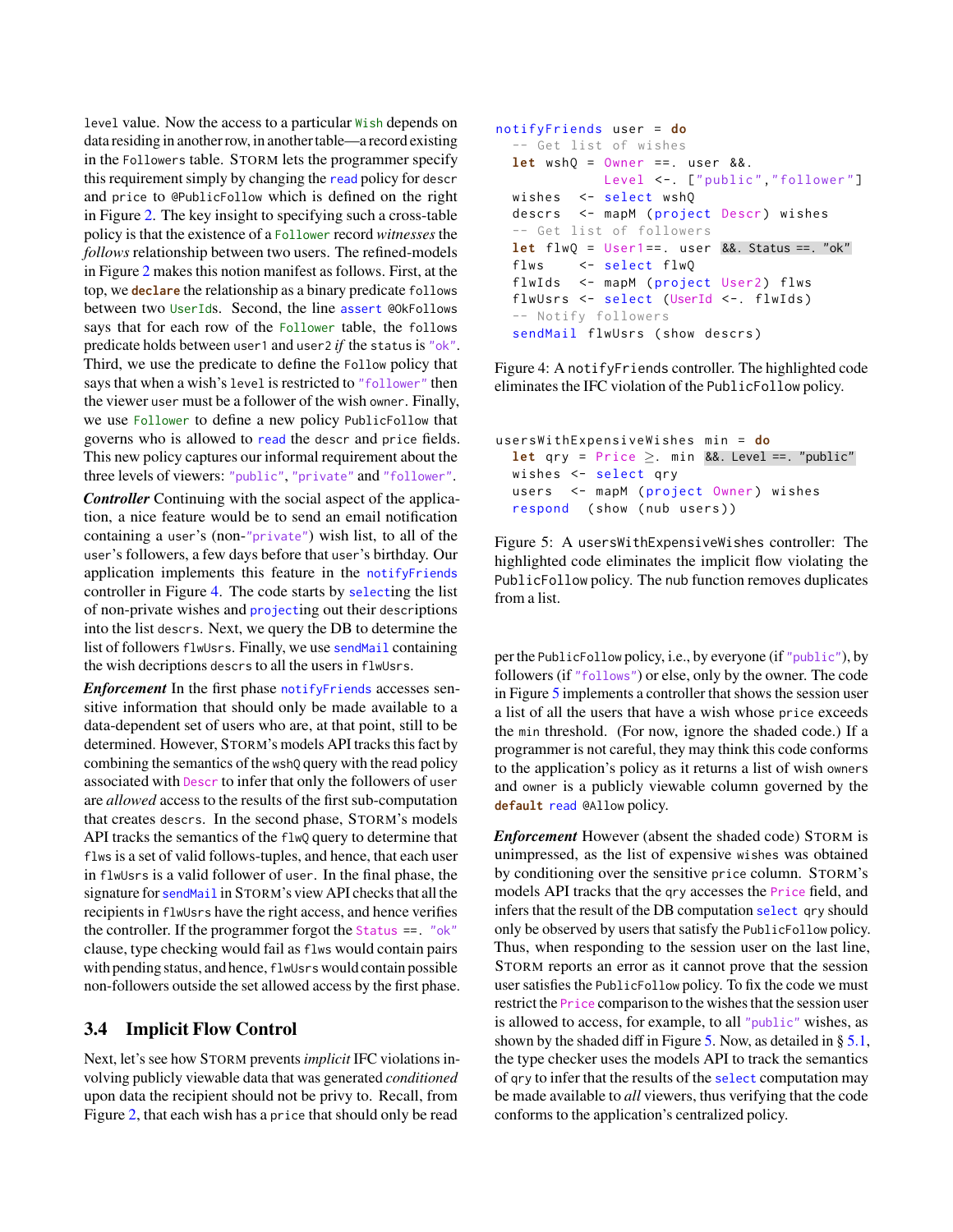#### 4 Brief Intro to Refinement Types & IFC

STORM is implemented using two foundational blocks: Refinement types  $(\S 4.1)$  $(\S 4.1)$  and Compositional IFC  $(\S 4.2)$  $(\S 4.2)$ .

# <span id="page-5-0"></span>4.1 Refinement Types

Refinement types let the programmer decorate the source program's types with logical assertions from a decidable logic to specify *subsets* of values of the decorated type [\[56,](#page-16-4) [57\]](#page-16-5). For example, the non-negative integers can be specified as

**type** Nat = { $v:$ Int |  $0 \le v$ }

*Pre- and Post-Conditions* The user can write pre- and post-conditions for functions by refining the input and output types of functions. For example, sum adds the integers 0...*n*

```
sum :: n: Nat → {v: Nat | n≤v}
sum 0 = 0sum n = let t = sum (n-1) in n + t
```
We assign sum a refined function type, comprising an *input* type (pre-condition) that says that the function should only be invoked on non-negative integers, and an *output* type (postcondition) that says the result is a non-negative integer lowerbounded by the input *n*. Refinement type checking proceeds be generating a *verification condition* (VC), a logical formula whose validity implies the program type checks [\[9,](#page-14-8) [39,](#page-15-10) [58](#page-16-6)[–60\]](#page-16-7).

*Bounded Refinements* Generic APIs require a means of abstracting over particular policies and invariants of individual applications. We do so using *bounded* refinements [\[61\]](#page-16-8) which allow (1) abstracting over the refinements (like type variables <A ...> abstract over concrete types) and (2) constraining the refinements with which the variables can be instantiated (like subtyping bounds <A extends ...> constrain type instantiation). For example, we can type the function composition operator compose f  $g \times = f(g \times)$  as

compose ::  $(\text{Cmp } f \text{ } g \text{ } r) \Rightarrow (\text{y:b } \rightarrow \{v:c | f(y,v)\})$  $\rightarrow$  (*z*: a  $\rightarrow$  {*v*: b | *g*(*z*, *v*) })  $\rightarrow$  (*x*: a  $\rightarrow$  {*v*: c |*r*(*x*, *v*)})

**where**  $Cmp f g r \doteq \forall x, y, z. g(x, y) \Rightarrow f(y, z) \Rightarrow r(x, z)$ 

In the above, *f* , *g* and *r* are (abstract)*refinement variables*. The specification says that compose takes as input two functions that respectively map their argument *y* (resp. *z*) to an output *v* that satisfies the assertion  $f(y, v)$  (resp.  $g(z, v)$ ), and returns as output a function that maps its input  $x$  to a value  $v$  that satisfies the assertion  $r(x, y)$ . The abstract refinements  $f$ ,  $g$  and *r* are related by the refinement bound*Cmp f g r* which states that *r* is the relational composition of *f* and *g*. The signature is generic and precise in that it abstracts over the concrete post-conditions established by the arguments to compose while still letting us characterize the semantics of the result. Further, the (Horn clause) structure of the bound ensures that type

checking remains decidable. Thus, we can use an SMT solver to automatically verify

sum2 :: *n*:Nat → {*v*:Nat | *n*≤*v*} sum2 = compose sum sum

by automatically inferring that the refinement variables *f* , *g*, and *r* can all be instantiated to the refinement  $\lambda n v \rightarrow n \leq v$ .

#### <span id="page-5-1"></span>4.2 Compositional IFC

Next, we give a high-level overview of the method used by STORM to enforce IFC in a compositional manner.

*Primitive Operations and Computations* An *application* is a collection of request *handlers*. Each handler is the sequential composition of a set of primitive *operations* that either read from or write to the database or send results to some users. For example, consider the handler *e*<sup>14</sup> illustrated in Figure [6](#page-6-1) that is composed from the primitive operations *e*1,...,*e*<sup>4</sup> as:

$$
e_{12} = \text{do } e_1; e_2 \quad e_{34} = \text{do } e_3; e_4 \quad e_{14} = \text{do } e_{12}; e_{34}
$$

Thus *e*12, *e*<sup>34</sup> and *e*<sup>14</sup> are *computations* built from primitive operations using the sequential composition (;) operator.

*Authorizees and Observers* Each primitive operation either *reads* data, e.g., from the database, that only a subset of users, the *authorizees*, are allowed to view, or *writes* data, e.g., to the network, thus providing it to a subset of recipients, the *observers*. For example, suppose that in the handler in Figure [6,](#page-6-1) the operations  $e_1$  and  $e_2$  read sensitive data with authorizees  $auth<sub>1</sub>$  and  $auth<sub>2</sub>$  respectively. Similarly, assume that  $e<sub>3</sub>$  and *e*<sup>4</sup> write data to observers *obs*<sup>3</sup> and *obs*<sup>4</sup> respectively.

*Information Flow Control* requires that whenever some primitive operation  $e_i$  reads data that is restricted to authorizees *auth<sup>i</sup>* , all*subsequent* operations *e<sup>j</sup>* only write data to observers  $obs<sub>j</sub>$  that are contained in *auth<sub>i</sub>*. For example, the handler in Figure [6](#page-6-1) respects the given security policy if

<span id="page-5-2"></span>
$$
obs_3 \subseteq \text{auth}_1 \quad obs_4 \subseteq \text{auth}_1
$$
  

$$
obs_3 \subseteq \text{auth}_2 \quad obs_4 \subseteq \text{auth}_2 \tag{1}
$$

To enforce IFC we could expand each handler out into its sequences of primitive operations and then do the inclusion checks, e.g., via symbolic execution [\[14\]](#page-14-13). Sadly, this approach runs aground when there is a combinatorial explosion of paths through the handlers, or with loops or recursion which generate infinitely many possible computations.

*Compositional Enforcement* STORM circumvents path explosion using a two-step compositional approach [\[42,](#page-15-13) [44,](#page-15-15) [62\]](#page-16-9), where each computation *e* is typed as  $\langle \textit{auth}, \textit{obs} \rangle$  where *auth* (resp. *obs*) under-approximates (resp. over-approximates) the authorizees (resp. observers) of *e*. First, STORM assigns the primitive operations the types

$$
e_1 :: \langle \text{auth}_1, \emptyset \rangle \quad e_3 :: \langle \overline{\emptyset}, \text{obs}_3 \rangle
$$
  
 $e_2 :: \langle \text{auth}_2, \emptyset \rangle \quad e_4 :: \langle \overline{\emptyset}, \text{obs}_4 \rangle$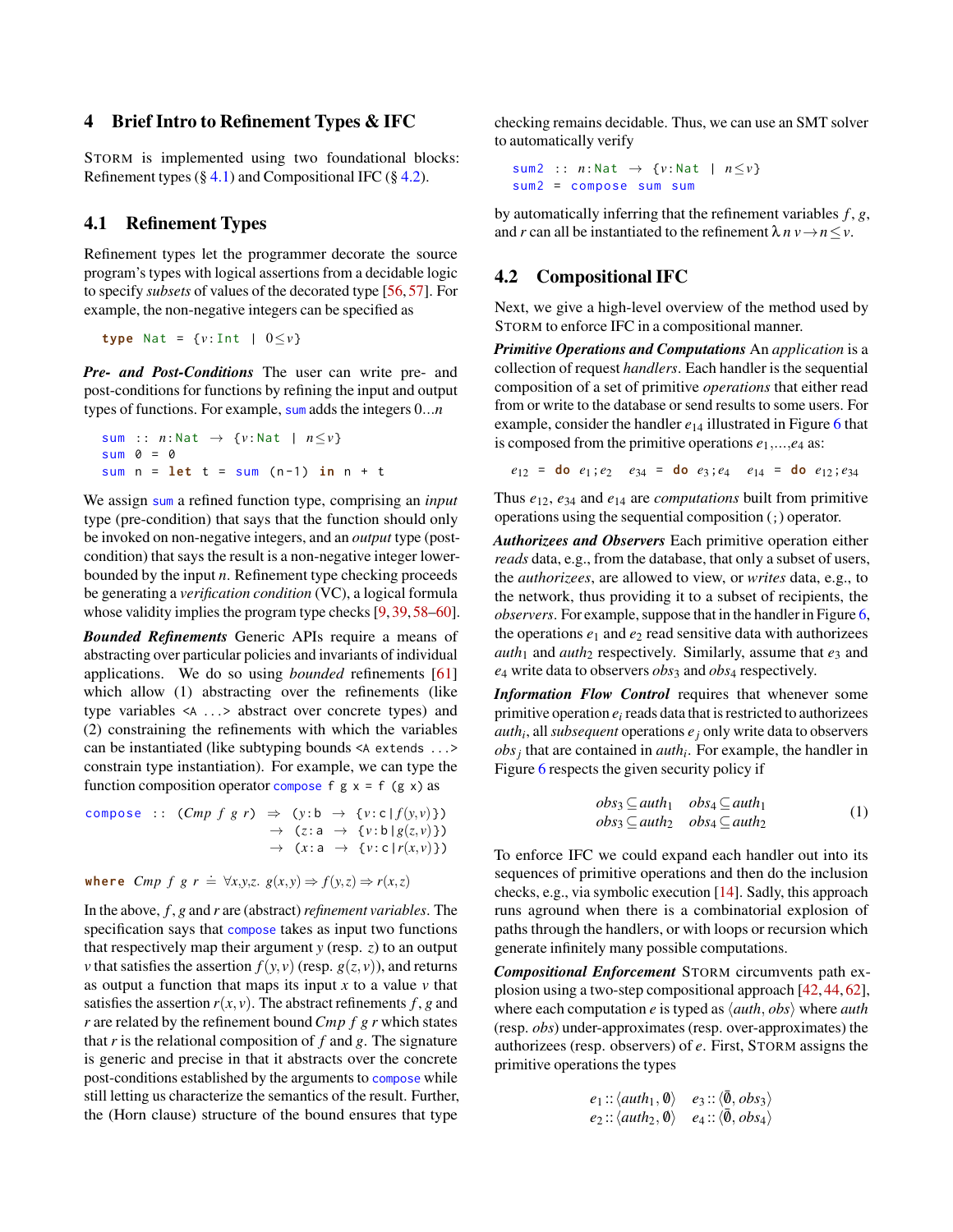<span id="page-6-1"></span>

Figure 6: A request handler that sequences the primitive operations *e*1−*e*<sup>4</sup> with authorizees *auth<sup>i</sup>* and observers *obs<sup>j</sup>* .

where  $\emptyset$  and  $\overline{\emptyset}$  are the empty and universal sets of users. Next, STORM assigns the ; operator a type that ensures that whenever we compose two computations  $e$  and  $e'$ : (a) The observers of *e*<sup>'</sup> are *contained* in the authorizees of *e*, i.e.,  $obs' \subseteq \text{auth (b) The authorities of } e; e' \text{ are the intersection}$ of those of *e* and  $e'$ , i.e., *auth*  $\cap$  *auth*<sup> $\prime$ </sup>, and (c) The observers of *e*;*e'* are the the union of those of the sub-computations, i.e., *obs*∪*obs*<sup>0</sup> . The implementations of *e*<sup>12</sup> and *e*<sup>34</sup> yield the (trivial) constraints  $\mathbf{0} \subseteq \text{auth}_1$  and  $\text{obs}_4 \subseteq \overline{\mathbf{0}}$ , and types

> $e_{12}$  ::  $\langle \textit{auth}_1 \cap \textit{auth}_2, \emptyset \rangle$  $e_{34}$ ::  $\langle \bar{\emptyset}, obs_3 \cup obs_4 \rangle$

Finally, when we compose  $e_{12}$  and  $e_{34}$  to get the computation *e*<sub>14</sub> we get the constraint  $obs3∪obs_4 ⊂ author_1 ∩ author_2$  which is equivalent to the IFC constraints [\(1\)](#page-5-2). Next, let us see how our implementation represents the authorizees and observers with refinements and uses a typed API to compute, propagate and check those sets to enforce centralized security policies.

#### <span id="page-6-0"></span>5 Implementation

We designed STORM to enable compile-time enforcement of centralized, data-dependent policies without any modification to the run-time. To achieve these goals, our design requires: (1) An expressive, data-dependent way to associate DB *fields* with the authorizees allowed access to those fields. (2) A way to connect DB *queries* with the authorizees allowed access to the query results. This set of users depends on the data in the underlying rows, so we also need to characterize the values of the rows returned by the query. (3) A way to *aggregate* the authorizees and observers across computations. (4) A way to ensure that observers who are *provided* sensitive data are a subset of the users authorized by the policy.

STORM achieves the above goals by *refining* the type abstractions (API) provided by each MVC layer with logical assertions that describe the *invariants* of the data processed by the operations, and the *policies* that govern access to that data. This is tricky as the assertions must simultaneously satisfy three properties. First, they must be *precise* to capture the semantics of the policies and DB operations. Second, they must be *generic* to enable reuse across many different web applications. Third, they must be *decidable* so applications can be automatically verified by SMT solvers. Next, we introduce the three principal data types of the STORM API (Figure [7\)](#page-7-1) and use them to design a precise, generic and decidable API.

*Policies* A STORM *policy* is a binary predicate on a DB row and user, which we represent as a predicate of type row  $\rightarrow$  user  $\rightarrow$  Bool. The policy is data dependent as the predicate can use the row's values to determine if a user is authorized. For example, Figure [2](#page-3-0) specifies the policy *Public* as a predicate on the Wish row and a user. Each policy is attached to a *column* of a row specified in the ORM description in the models file. For example, in Figure [2](#page-3-0) we attach the policy *Public* to the description column to specify that the description should only be viewable to users other than the owner when the row's access level is "public".

*Fields* ORM libraries typically represent individual database columns as their own datatypes. STORM uses the PERSISTENT library [\[63\]](#page-16-10) which represents each DB column as a type Field row val where row represents the underlying row (table), and val represents the value of the column itself. For example, in the code below, the DB table on the left is translated to the *fields* Owner, Descr and Level which respectively represent the corresponding DB columns as plain program values.

| <b>DB</b> Table<br>Wish |              | <b>ORM Fields</b> |                          |                            |
|-------------------------|--------------|-------------------|--------------------------|----------------------------|
|                         | owner UserId |                   |                          | Owner :: Field Wish UserId |
| descr Text              |              |                   | Descr :: Field Wish Text |                            |
| level Text              |              |                   | Level :: Field Wish Text |                            |
| price Int               |              |                   | Price :: Field Wish Int  |                            |

*Policies* in *Fields* STORM's first pillar is a refined Field that represents policies at the type-level, by parameterizing the datatype with two abstract refinements (Figure [7\)](#page-7-1):

```
pol: row → user → Bool sel: row → val → Bool
```
The refinement *pol* is instantiated with the policy attached to the Field; *sel* is a selector predicate that provides a type-level description of the value of the corresponding column. STORM uses the models file in Figure [2](#page-3-0) to automatically generate the following types for Owner, Descr, Level and Price

```
Field \langle \perp, \lambda r \vee \rightarrow v=r.owner\rangle Wish UserId
Field \langle \textit{PublicFollow}, \lambda \textit{r} \textit{v} \rightarrow \textit{v} = \textit{r.descr} \rangle Wish Text
Field \langle \perp, \lambda r \nu \rightarrow v=r. level \rangle Wish Text
Field \langle \textit{PublicFollow}, \lambda \textit{r} \textit{v} \rightarrow \textit{v=r}.\textit{price} \rangle Wish Int
```
Thus, STORM's refined fields provide a uniform mechanism to lift data-dependent specifications up into types.

*Queries* Modern ORMs, going back at least to LINQ [\[64\]](#page-16-11), allow the user to use Fields to build *queries*, e.g., of type Query row to represent query objects (or ASTs, not the results themselves) that access the DB table represented by row. STORM introduces a way to refine the types of the query API to track, at the type-level, the authorizees of the query results. As the policies are data-dependent, our API must also track the values of the rows in the query results. STORM achieves these goals via the second pillar of its API, a type that represents each DB Query parameterized by two refinements (Figure [7\)](#page-7-1):

```
pol: row → user → Bool inv: row → Bool
```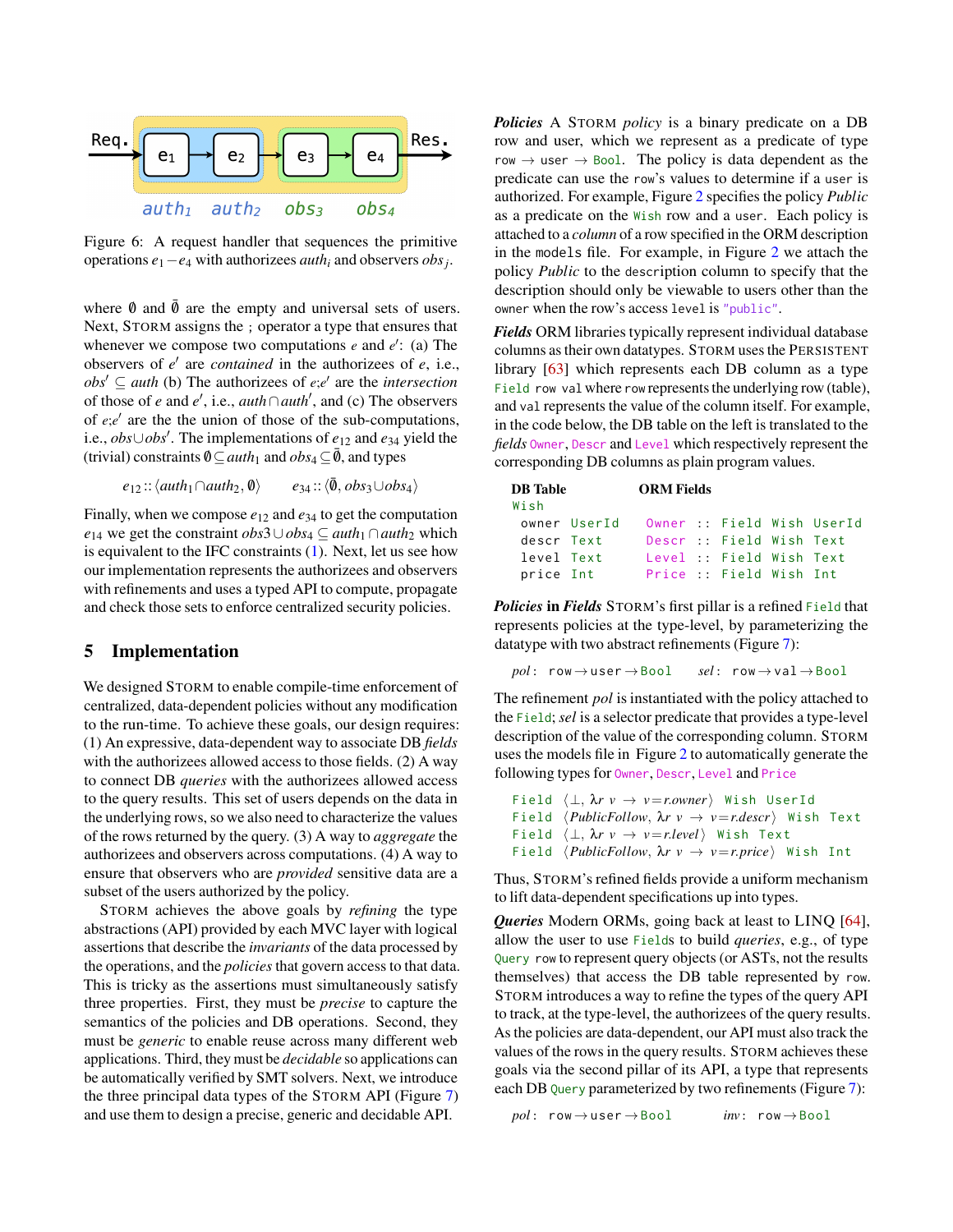```
data Field \langle pol: row \rightarrow user \rightarrow Bool, sel: row \rightarrow val \rightarrow Bool row val
data Query \langle pol: \text{row} \rightarrow \text{user} \rightarrow \text{Bool}, \text{inv}: \text{row} \rightarrow \text{Bool} row
data RIO (auth: user → Bool, obs: user → Bool) val
```
Figure 7: The central types of the STORM API

As with Field, the refinement *pol* denotes the authorizees for each row returned by the query. Crucially, our query building API will ensure that *pol* intersects the authorizees across all the columns read by Query, not only those for the particular fields that are ultimately viewed by the viewers. This allows STORM to track implicit flows when filtering over sensitive columns, e.g., in the usersWithExpensiveWishes controllers from Figure [5.](#page-4-2) The refinement *inv* is an assertion that holds of every row returned by the query. The *inv* refinement enables type-level tracking of the query semantics which is essential for data-dependent policies. For example, the type

```
Query hPublicFollow, λr→r.level ="public"i Wish
```
describes a query on the Wish table, where (1) the query's results may only be accessed when the level is "public" or by the owner's followers, and (2) each returned row's level column has the value "public".

*Computations* Standard ORMs use a monadic type to represent computations with side-effects. Haskell's IO val describes computations that access the DB, send email or network responses to yield a val value. The last pillar of STORM's API is the monadic RIO type that describes handlers and is parameterized with two refinements that track the authorizees and observers of the underlying computations (Figure [7\)](#page-7-1):

```
auth: user → Bool obs: user → Bool
```
STORM ensures that in every RIO  $\langle \text{auth}, \text{obs} \rangle$  val computation (1) *auth* is an under-approximation of the authorizees of the data the computation depends upon, and (2) *obs* is an over-approximation of the observers to whom the computation provides data. STORM then prevents leaks by ensuring that when sub-computations  $e_1$  and  $e_2$  are sequenced, the observers of  $e_2$  are contained in the authorizees of  $e_1$  (§ [3.3\)](#page-3-1).

### <span id="page-7-0"></span>5.1 Model API

STORM's models API lets applications compose Fields to build a Query and then to execute each Query to obtain an RIO computation that provides access to DB values (Figure [8\)](#page-8-0).

*Query Operators* Standard ORMs let the programmer write atomic queries using relational operators that test whether the value of a column equals (or disequals, exceeds, etc.) some run-time program value. For example, Level ==. "public" in Figure [3](#page-3-2) denotes a Query that will return all Wish rows whose Level column is "public". Similarly, Price  $\geq$ . min in Figure [5](#page-4-2) is a Query that will return all Wish rows whose price column exceeds the value of min.

Compile-time enforcement poses three challenges. First, the constructed Query's type must track the policy describing the set of users who are allowed access to the Fields upon which the query result depends. Second, the constructed Query's type must capture the invariant that each row returned by the query will, in fact, have the corresponding field-value equal-to "public", or greater than min, etc. Finally, we must achieve the above in a generic fashion that abstracts over the underlying DB column, so that the programmer can reuse the operators like ==. across different tables.

*Refined Query Operators* We solve the above challenges with the types for the refined query operators *equals* (==.) , *not-equals* (/=.), *less-than* (<=.), *element-of* (<-.) in Figure [8.](#page-8-0) For example, the signature for the equality operator (==.) says that given (1) a Field indexed by a *pol*icy and *sel*ector, and (2) a comparison value satisfying a property *p*, the operator returns as output a Query with the same *pol*icy as the input Field where the resulting rows are guaranteed to satisfy the *inv*ariant. The crucial equality relationship is specified by the bound *FldEq sel inv p* which says that

<span id="page-7-2"></span>
$$
\forall r, f v, v. \, sel(r, f v) \Rightarrow p(v) \Rightarrow f v = v \Rightarrow inv(r) \qquad (2)
$$

Recall that each Field's *sel*-ector predicate characterizes the value of the Field in a given row. That is,  $sel(r, fv)$  holds when the value of the Field in row  $r$  is  $fv$ . Thus, the bound  $(2)$  says that for any row *r*, the invariant  $inv(r)$  holds whenever the field's value *fv* equals any value *v* that satisfies *p*. To get a different comparison, e.g., less-than or disequality, we need only modify the = relationship in the bound to  $\leq$  or  $\neq$  respectively. *Query Combinators* ORMs let us use combinators to build complex queries from simpler ones. For example, the query Level ==. "public" &&. Price >. min in Figure [5](#page-4-2) returns all Wish rows whose Level is "public" *and* Price exceeds min.

Compile-time enforcement requires the combinators' signatures meet two goals. First, the combined Query's *pol*icy predicate should be the *intersection* of the users allowed access to each sub-query. Second, the combined Query's *inv*ariant should be the conjunction (for (&&.)) or disjunction  $(for (||.))$  of the sub-query invariants.

*Refined Query Combinators* We achieve the above with the signatures for  $(88.)$  $(88.)$  $(88.)$  and  $(||.)$  in Figure 8. The conjunction combinator (&&.) takes two input sub-queries of type Query  $\langle pol_1, inv_1 \rangle$  row and Query  $\langle pol_2, inv_2 \rangle$  row respectively, and returns a Query  $\langle pol_1 \sqcup pol_2, inv \rangle$  row. The output Query's *pol*icy is the *join* of the two inputs, i.e., the set of authorized users is the intersection of those allowed by  $pol_1$  and  $pol_2$ .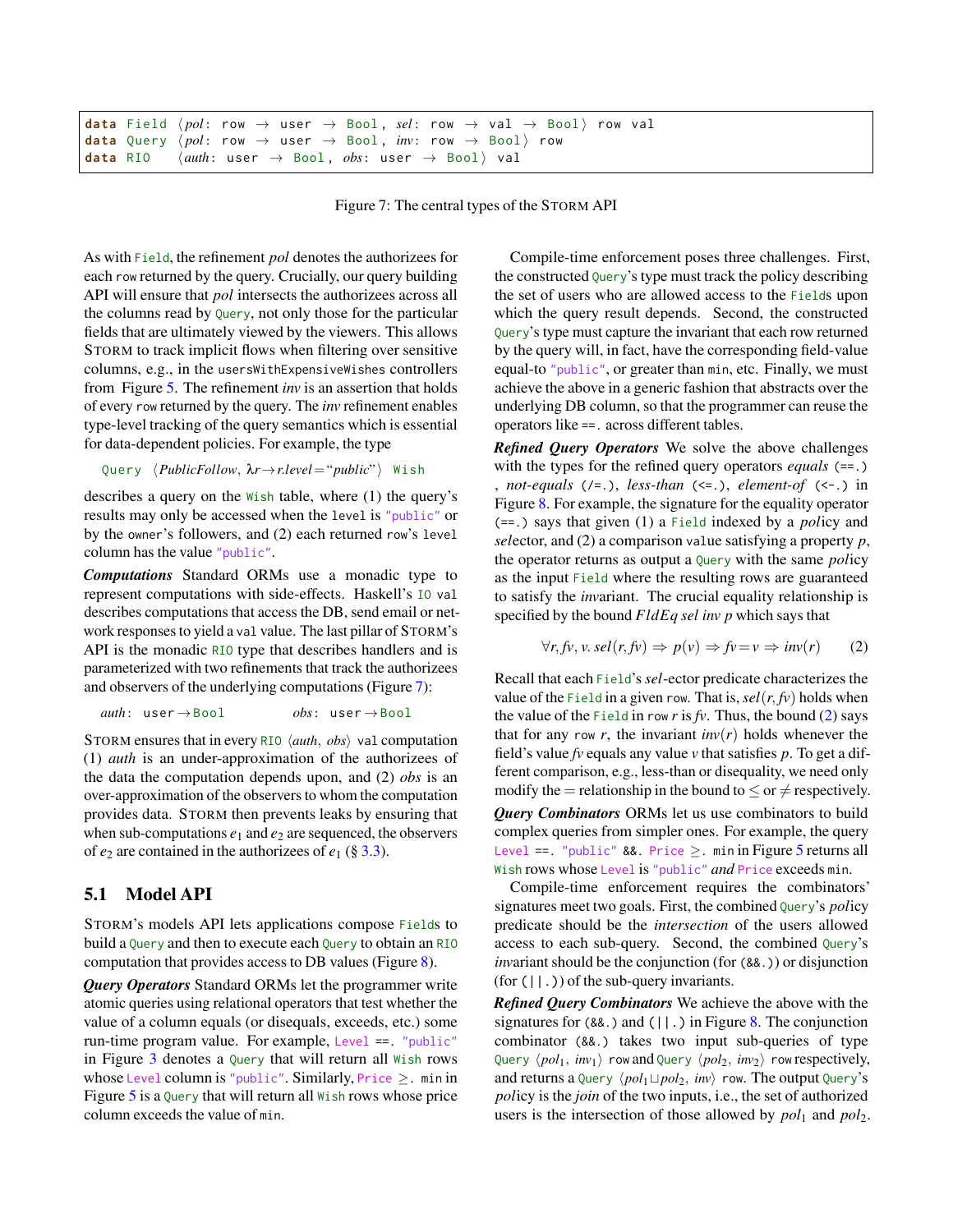<span id="page-8-0"></span> $(==.)$  :: (*FldEq sel inv p*)  $⇒$  Field  $\langle pol, sel \rangle$  row val  $→$  val $\langle p \rangle$   $→$  Query  $\langle pol, inv \rangle$  row **where** *FldEq sel inv*  $p \triangleq \forall r, f v, v.$ *sel*( $r, v$ )  $\Rightarrow p(f v) \Rightarrow (f v = v) \Rightarrow inv(r)$  $(88.)$  ::  $(And inv_1 inv_2 inv) \Rightarrow$  Query  $\langle pol_1, inv_1 \rangle$  row  $\rightarrow$  Query  $\langle pol_2, inv_2 \rangle$  row  $\rightarrow$  Query  $\langle pol_1 \sqcup pol_2, inv \rangle$  row **where**  $p$ *pol*<sub>1</sub>  $\sqcup$  *pol*<sub>2</sub>  $\stackrel{\doteq}{\leq} \lambda r$   $u \rightarrow$   $p$ *ol*<sub>1</sub>(*r*,*u*)  $\wedge$   $p$ *ol*<sub>2</sub>(*r*,*u*) *And p q r*  $\Rightarrow \forall x. p(x) \Rightarrow q(x) \Rightarrow r(x)$  $select :: (PolAuth pol invauth) \Rightarrow Query (pol, inv) row \rightarrow RIO (auth, T) [ row (inv) ]$ **where** *PolAuth pol inv auth*  $\dot{=} \forall r, u \cdot inv(r) \Rightarrow \text{auth}(u) \Rightarrow \text{pol}(r, u)$  $\text{project} :: (PolAuth, \text{pol} \text{ inv } \text{auth}) \Rightarrow \text{Field } \langle \text{pol}, \text{sel} \rangle \text{ row } \text{val} \rightarrow \text{row} \langle \text{inv} \rangle \rightarrow \text{RIO } \langle \text{auth}, \top \rangle \text{ val}$ **where** *PolAuth pol inv auth*  $\Rightarrow \forall r, u \cdot inv(r) \Rightarrow \text{auth}(u) \Rightarrow \text{pol}(r, u)$ join :: (Auth<sub>1</sub> sel<sub>1</sub> sel<sub>2</sub> pol<sub>1</sub> inv auth, Auth<sub>1</sub> sel<sub>1</sub> sel<sub>2</sub> pol<sub>a</sub> inv auth, Auth<sub>2</sub> sel<sub>1</sub> sel<sub>2</sub> pol<sub>2</sub> inv auth, SelOn sel<sub>1</sub> sel<sub>2</sub> on)  $\Rightarrow$ Field  $\langle pol_1, sel_1 \rangle$  row1 val  $\rightarrow$  Field  $\langle pol_2, sel_2 \rangle$  row2 val  $\rightarrow$  Query  $\langle pol_a, inv \rangle$  row1  $\rightarrow$ RIO  $\langle \textit{auth}, \top \rangle$  [(row1 $\langle \textit{inv} \rangle$ , row2) $\langle \textit{on} \rangle$ ] **where**  $SelOn$   $sel<sub>1</sub>$   $sel<sub>2</sub>$   $on \doteq \forall r_1, r_2, v.$   $sel<sub>1</sub>(r_1, v) \Rightarrow sel<sub>2</sub>(r_2, v) \Rightarrow on(r_1, r_2)$ Auth<sub>1</sub> sel<sub>1</sub> sel<sub>2</sub> pol inv auth  $\dot{=} \forall r_1, r_2, v, u$ .sel<sub>1</sub> $(r_1, v) \Rightarrow$  sel<sub>2</sub> $(r_2, v) \Rightarrow inv(r_1) \Rightarrow auth(u) \Rightarrow pol(r_1, u)$ Auth<sub>2</sub> sel<sub>1</sub> sel<sub>2</sub> pol inv auth  $\dot{=} \forall r_1, r_2, v, u$ .sel<sub>1</sub> $(r_1, v) \Rightarrow$  sel<sub>2</sub> $(r_2, v) \Rightarrow inv(r_1) \Rightarrow auth(u) \Rightarrow pol(r_2, u)$ 



The bound  $And inv_1 inv_2 inv$  states that the output Query's *invariant is the conjunction of that of the inputs'*  $inv_1$  *and*  $inv_2$ *.* 

*Example: Building Queries* Let's see how STORM's API types the query Level ==. "public"  $&8.$  Price >. min from Figure [5.](#page-4-2) First, by composing the respective Field types for Level and Price with that of the (==.) operator, the type checker infers the left and right conjuncts have types

Query  $\langle ⊥, \lambda r \rightarrow$ *r.level* = "*public*"} Wish  $\text{Query } \langle \text{PublicFollow}, \ \lambda r \rightarrow r.\text{price} \geq \min \rangle$  Wish

which (&&.) combines to type the conjoined query as

Query h*PublicFollow*,λ*r*→*r*.*level* ="*public*" ∧ ...i Wish

*Selecting Rows* Lastly, the API has functions to query the database. ORMs export a select function that executes a Query to return a list of matching rows. STORM's API refines the type of select to use the Query's *pol*icy and *inv*ariant to determine: (1) the set of users authorized access to the results, and (2) the invariants of the result itself, as the data may then be used to generate subsequent queries. To this end, STORM assigns select the signature in Figure [8,](#page-8-0) which says that it takes as input a  $\Omega$ uery  $\langle pol, inv \rangle$  row and returns as output a computation RIO  $\langle \text{auth}, \top \rangle$  [row $\langle \text{inv} \rangle$ ]. That is, the computation produces a list of rows where each row satisfies *inv*. The resulting computation's observers are the empty set  $\top = \lambda u \rightarrow false$ . However, the computation's authorizees *auth*  $\top = \lambda u$ are defined by the bound *PolAuth pol inv auth* which says a user  $u$  is authorized to access a row  $r$  that satisfies the Query *inv*ariant *only when* that row and user satisfy the Query *pol*icy.

*Projecting Fields* In standard ORMs, the rows returned by select are opaque: a **project** operation must be used to extract the value of a given column (Field). STORM's API refines the type of project to track the authorizees of the extracted value via the signature in Figure  $8$ , which says that project takes an input Field  $\langle pol, sel \rangle$  row val and a row $\langle inv \rangle$  and returns a computation RIO  $\langle \text{auth}, \top \rangle$  val. Like select the computation has an empty set of observers  $(T)$ . Further, the signature reuses select's bound to ensure that computations authorizees *auth* are contained within those specified by Field's *pol*icy.

*Example: Selection and Projection* Recall the Ouery in Figure [5](#page-4-2) which looks for all the public Wish rows whose price exceeds min. As shown in the previous example, the Query's *pol*icy and *inv*ariant predicates were inferred to be

$$
pol = PublicFollow \qquad inv = \lambda r \rightarrow r. level = "public" \wedge ...
$$

Thus, at the select the type checker infers the authorizees *auth* to be the set of *all* users, as the *inv*ariant implies the *pol*icy predicate. If, as in Figure [5,](#page-4-2) the Level  $==$ . "public" clause was absent, the above implication would not hold, yielding a smaller set of authorizees *auth*. This would would render the handler ill-typed, as it (implicitly) leaks the sensitive Price value to observers outside *auth*.

*Joining Tables* ORMs let the user replace inefficient nested loops over multiple tables with efficient *join* operations.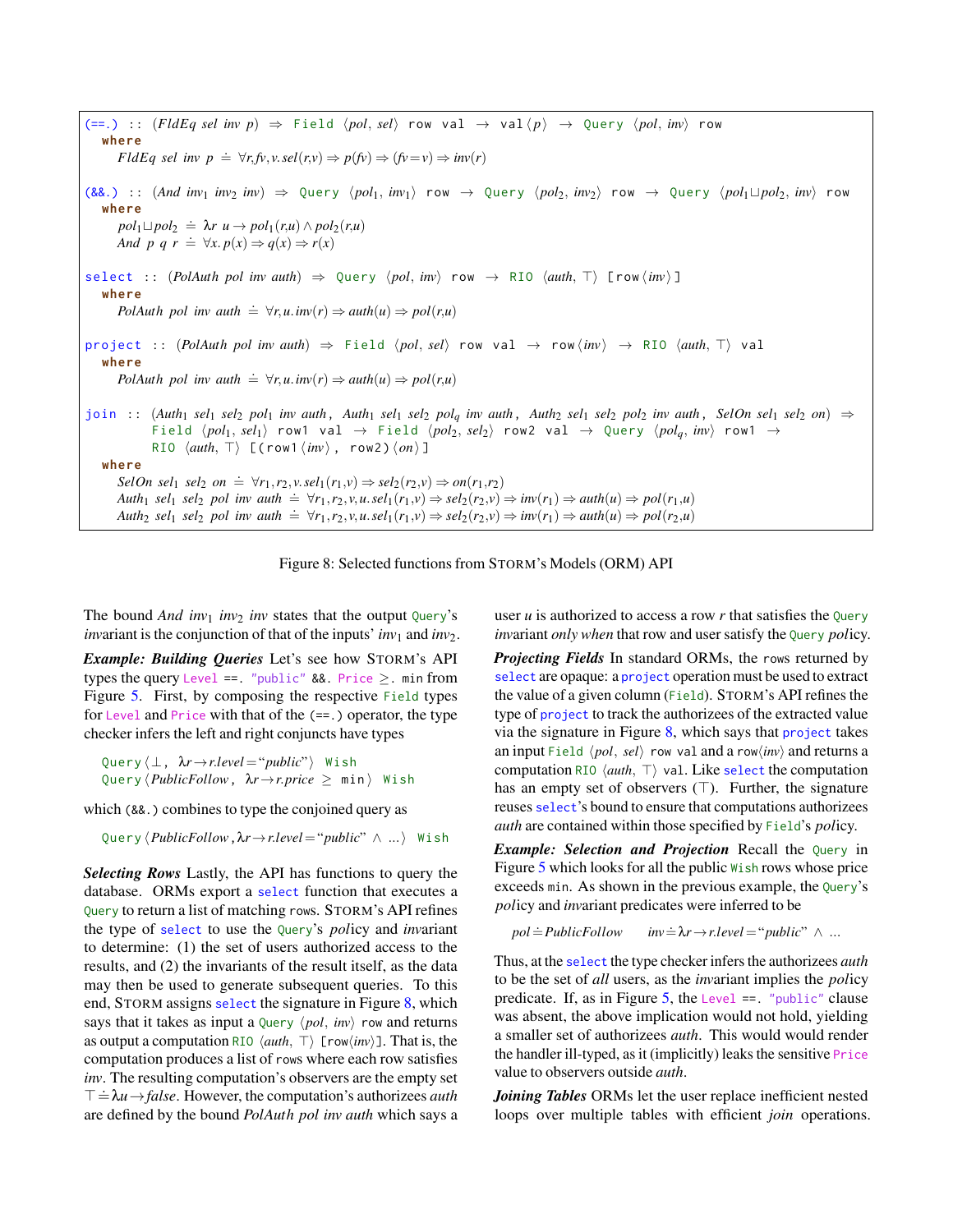STORM provides a *join* function that tracks (1) the authorizees of the sensitive data accessed by the query, and (2) the invariants of the resulting rows. STORM's join accounts for the policies in both tables via the signature in Figure [8.](#page-8-0) The type says that join takes as input the two Fields to join on (the ON clause) and a Query to filter the results (the WHERE clause), and returns a list of record pairs that satisfy the Query's *inv*ariant and the *on* condition. The *on* condition is defined by the *SelOn* bound which says the condition holds for rows  $r_1$  and  $r_2$  if their respective join fields are equal. Further, the resulting computation's authorizees *auth* are defined by the bounds  $Auth<sub>1</sub>$  and *Auth*<sup>2</sup> which limits *auth* to users authorized to view the join and query fields for the subset of rows selected by the query.

*Example: Join* Recall the controller in Figure [4](#page-4-1) which notifies the followers of a user after inefficiently computing them (flwUsrs) with two select queries: one to access the rows of the Follower table and one to get the corresponding rows of User. We can efficiently compute flwUsrs with a single join

```
let joinQ = User1 ==. user &&. Status ==. "ok"
flwUsrs <- join User2 UserId joinQ
```
which returns a list of (Follower, User) pairs whose second component are user's followers who can then be notified.

#### 5.2 Controller & View API

Existing ORMs for effect-sensitive languages like Haskell encapsulate controllers and views in a monadic API to distinguish effectful DB and network computations from pure ones. STORM refines the monadic API to track the authorizees and observers of each controller computation.

*Controller API* The key element of the controller API is the monadic bind operator that sequences computations. When *c*<sup>1</sup> and  $c_2$  are computations, of type RIO a and RIO b respectively, the expression bind  $c_1$  ( $\lambda x \rightarrow c_2$ ) is the computation that runs *c*1, *binds* its result of type a to x *and then* runs *c*2. In Haskell and similar languages, sequential blocks

**do**  $\{x_1 \leftarrow e_1; \ldots, x_n \leftarrow e_n; e\}$ 

are translated to

bind  $e_1$  ( $\lambda x_1 \rightarrow \ldots$  bind  $e_n$  ( $\lambda x_n \rightarrow e$ ))

STORM's signature for bind (Figure [9\)](#page-9-0) ensures three properties of any sequential composition bind  $c_1$  ( $\lambda x \rightarrow c_2$ ).  $(Leak-free dom)$  First, we ensure that  $c_2$  does not leak sensitive information accessed in  $c_1$ . That is, we ensure that the observers  $obs_2$  of  $c_2$  are contained in the authorizees *auth*<sub>1</sub> of *c*<sub>1</sub>, via the bound *auth*<sub>1</sub>  $\sqsubseteq obs_2$ . *(Authorizee-strengthening)* Second, the the authorizees of the sequenced computation are *auth*<sub>1</sub> $\sqcup$ *auth*<sub>2</sub>: the users authorized to access the data read by *both* sub-computations. *(Observer-weakening)* Finally, the the observers of the sequenced computation are  $obs_1 \square obs_2$ : the users who are observers of *either* sub-computation.

<span id="page-9-0"></span>return :: a 
$$
\rightarrow
$$
 RIO  $\langle \bot, \top \rangle$  a  
\nbind ::  $(auth_1 \sqsubseteq obs_2) \Rightarrow$   
\nRIO  $\langle auth_1, auth_2 \rangle$  a  $\rightarrow$   
\n(a  $\rightarrow$  RIO  $\langle auth_1, obs_2 \rangle$  b)  $\rightarrow$   
\nRIO  $\langle auth_1 \sqcup auth_2, obs_2 \rangle$  b)  
\nwhere  
\n $auth \sqsubseteq obs \doteq \forall u. obs(u) \Rightarrow auth(u)$   
\nauthor :: RIO  $\langle \bot, \top \rangle$  { $u:User | u = sessionUser$ }  
\nrespond :: Text  $\rightarrow$  RIO  $\langle \bot, \lambda u \rightarrow u = sessionUser \rangle$  ()  
\nsendMail : [user  $\langle p \rangle$  ]  $\rightarrow$  Text  $\rightarrow$  RIO  $\langle \bot, p \rangle$  ()

Figure 9: Selections from STORM's Controller & View APIs

*View API* STORM's view API provides a function authUser whose signature (Figure [9\)](#page-9-0) states that it returns the identity of the currently authenticated session user. Handlers can use this function to determine suitable responses to HTTP requests, e.g., by constructing and executing DB queries using authUser  $(\S 3.2)$  $(\S 3.2)$ . The view API has a respond function whose signature, shown in Figure [9,](#page-9-0) specifies that it takes Text or JSON data and sends it back to the currently authenticated *sessionUser*. Recall that the *Leak-freedom* guarantee provided by the type of bind ensures that whenever respond is used, the recipient is authorized to view the data used to construct the corresponding Text or JSON payload. Unlike previous frameworks which require potentially unsafe declassification [\[6\]](#page-14-5), STORM's view API includes a way to sendMai1 responses to lists of users, where type checking ensures that data is disclosed per the application's centralized policy  $(\S 3.3)$  $(\S 3.3)$ .

#### 5.3 Policies and Updates

Non-trivial applications require policies that relate rows *across* tables. (We found 9/11 of the benchmarks in our evaluation require policies that span tables § [7.1.](#page-11-1)) For example, in the WishList app  $(\S 3.3)$  $(\S 3.3)$  we required that only the owner's followers be allowed to read the description of a non-public Wish. The follower relationship is naturally stored in a separate Follower table. Hence, we must support policies that say that access is allowed if *there exists* a particular row in a different table. In the case of WishList a user can view a descr for a Wish when there exists a row in the Follower table whose status is "ok" that relates the viewer with the Wish owner. The direct way to specify such a policy is with *existentially quantified* refinement predicates, or alternatively to add a *relational join* to the set of logical operations. Unfortunately, both of these approaches take the predicate language out of the efficiently SMT decidable fragment, thus precluding automatic verification.

*Witnessing Existentials with Predicates* STORM allows crosstable policies by using uninterpreted predicates to provide evidence that certain rows exist in (other) tables. First, the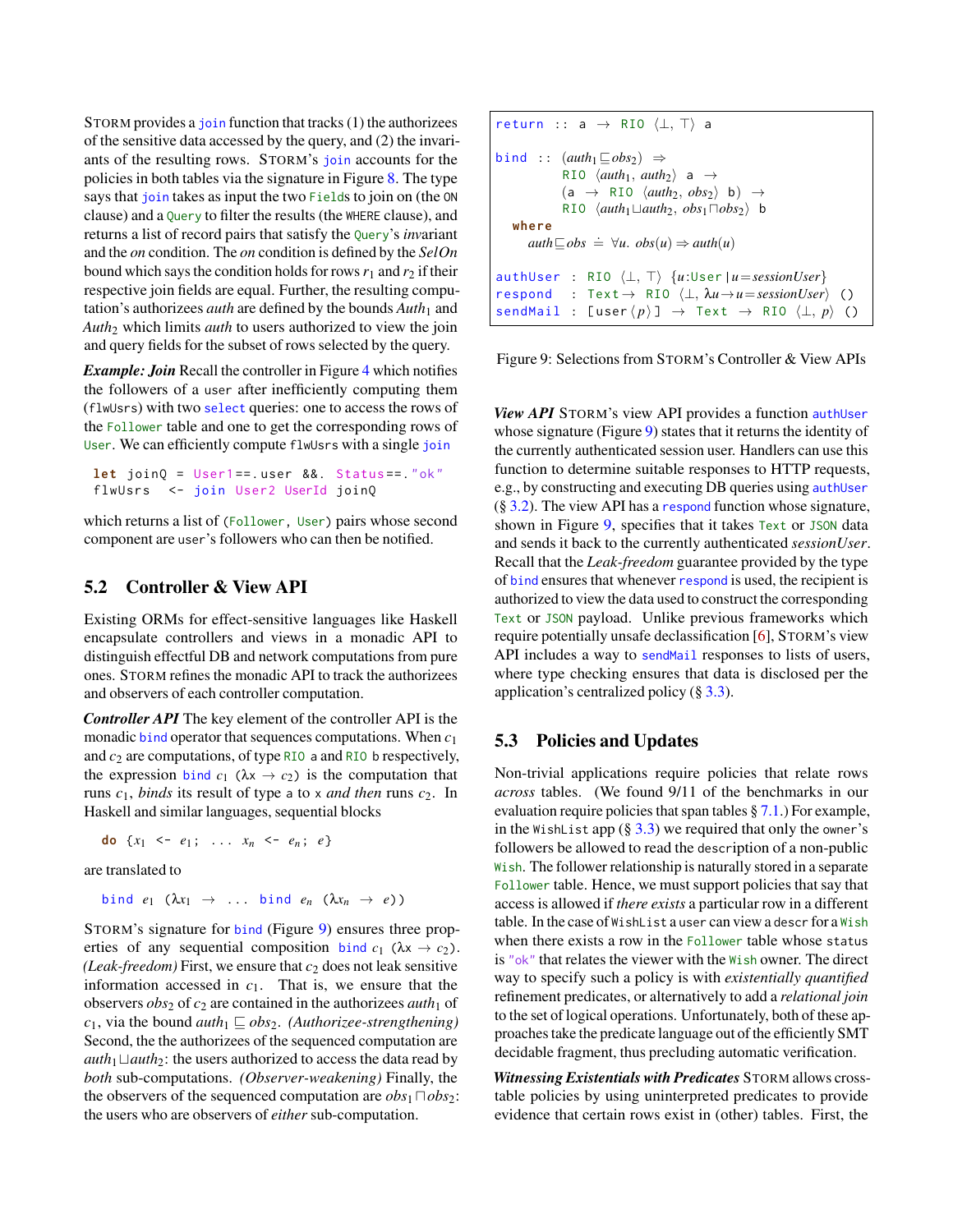policy **declare**s there is a suitable relation without providing any definition for it. For example, in Figure [2](#page-3-0) we declare a binary follows predicate that holds for a pair of users. Second, the policy asserts that each record establishes the predicate holds for the tuple of values in the record. This predicate is then added as an *invariant* that holds of every record of the corresponding table. For example, in Figure [2](#page-3-0) we assert that, e.g., OkFollows holds for each Follower record. Consequently, the type checker assumes that every term of type Follower satisfies the invariant, and hence, provides concrete evidence that the follows relationship holds between users in the record's fields, *if* the status is "ok". In this way, STORM lets us specify crosstable policies, while ensuring refinements stay decidable.

*Predicates vs. Updates* Predicates are timeless: once the relationship is established it holds forever. This is problematic, e.g., if the record is updated or deleted, which would require us to similarly invalidate those invariants in the code. We reconcile the tension between timeless predicates and updates by separating two goals: (1) provide security guarantees *locally* within a single controller action, and (2) reflect the effects of updates and deletions *globally* across multiple controller actions. That is, locally, we want that within a single action, a Alice should be able to view Bob's wishes only if at *some* point during the action the Follower table contained a tuple (Alice, Bob, "ok"). However, if during an action, Bob revoked access, e.g., by updating the "ok" to "no", then in *subsequent* controller actions we must deny Alice access.

*Soundness via Monotonicity and Erasure* Our uninterpretedpredicate method achieves these goals as follows. First, we impose a syntactic restriction that the predicates appear positively (i.e., not under a negation). Implicitly, the predicates are interpreted to be true if they held of *any* database snapshot during the handler action. In other words, the predicates are *monotonic*: i.e., once established, they continue to hold till the end of the action. Second, STORM's compositional design *erases* the assertions at the end of each controller action, as each action is checked in isolation starting with no assertions. That is, the assertions must be re-established by future actions by querying the database, ensuring that if one action updates the database, e.g., to revoke privileges, then accesses will be prevented in subsequent handler actions. Thus, monotonicity lets us soundly enforce the policy locally in an action, and erasure lets us propagate the effects of updates globally across actions, essentially by viewing the predicates as holding *per handler action*.

### <span id="page-10-0"></span>6 Verification

We establish the security guarantees of STORM in two steps. First, we implement a formally verified Labeled IO (LIO) *library* [\[10\]](#page-14-9), whose API ensures that well-typed *clients* do not throw dynamic IFC exceptions, i.e., do not leak. Second, we use our typed LIO library to implement  $\lambda_{STORM}$ , a simplified *reference implementation* of the STORM API. (Unlike  $\lambda_{\text{STORM}}$ , the full STORM implementation supports tables with arbitrary many columns and SQL types, and implements DB queries using existing ORM libraries backed by SQL databases.) As well-typed  $\lambda_{\text{STORM}}$  applications are well-typed LIO clients, we are guaranteed they do not leak.

*IFC with Labeled Values* In LIO, Labels are elements from a lattice whose partial order  $\sqsubseteq$  specifies *allowed* flows [\[10\]](#page-14-9). LIO secures data by wrapping it with Labels indicating the level at which it is visible

$$
data \text{ labeled } a = \{ val: a, \text{ lbl}: \text{ Label} \}
$$

LIO enforces IFC by maintaining an *ambient* (or *current*) label  $l_c$  which keeps track of the most sensitive value read during the computation. The ambient label  $l_c$  *starts* at  $\perp$  and is *updated*, i.e., monotonically increased using the labels of the sensitive data accessed during the computation. The system enforces IFC by *blocking* any output to a security level *below lc*, as this would correspond to an (undesirable) information flow from a high (e.g., Secret) level to a low (e.g., Public) level. The undesirable flow is blocked via a dynamic IFC exception that aborts the computation.

*Refined LIO Computations* LIO encapsulates secure computations in a *monadic* interface that systematically creates, propagates, updates labels to enforce IFC. To this end, LIO structures computations as *label-transformers* of type LIO a which are functions that take as argument the *current* label *l* and returns the *updated* label *l'* and the computation's result: a value of type a.  $\lambda_{\text{STORM}}$  refines LIO a to implement the computation type  $(\S 5)$  $(\S 5)$  as

$$
\text{type RIO} \langle \text{auth}, \text{obs} \rangle \text{ a } = \{l: \text{Label} \mid l \subseteq \text{obs}\} \rightarrow (\{l': \text{Label} \mid l' \sqsubseteq l \sqcup \text{auth}\}, \text{ a})
$$

The precondition requires that *obs* over-approximates the observers who are given access by the computation's ambient label *l*. The postcondition ensures that the updated label *l'* includes the authorizees for the computation.

*Verified RIO API* We make the RIO type abstract, and let developers write secure applications by exposing a monadic API (bind and return) extended with three operations. (1) label l v protects a value v by wrapping it with a label l. The operation enforces IFC by *checking* that the label 1 is not below the ambient label lc. If the check fails, the program aborts with a (dynamic) IFC error  $[10]$ . (2) unlabel 1 $\nu$  takes a labeled value lv of type Labeled a and returns a computation producing the (unwrapped) a value. unlabel ensures the ambient label is updated at each sensitive data access by raising the ambient label to be at least that of  $1v$ 's label. (3) downgrade 1 k lets us safely unlabel Boolean-valued computations by taking *ceiling* label l and a Boolean-valued computation k, and then executes k *at* label 1, updating the ambient label to  $lc \perp l$ : Crucially, if the computation k's label exceeds the ceiling l, then downgrade returns a *default* value False. This ensures that the True result is only observed for computations that safely occur *under* the ceiling l. We type the RIO API with refinements that verify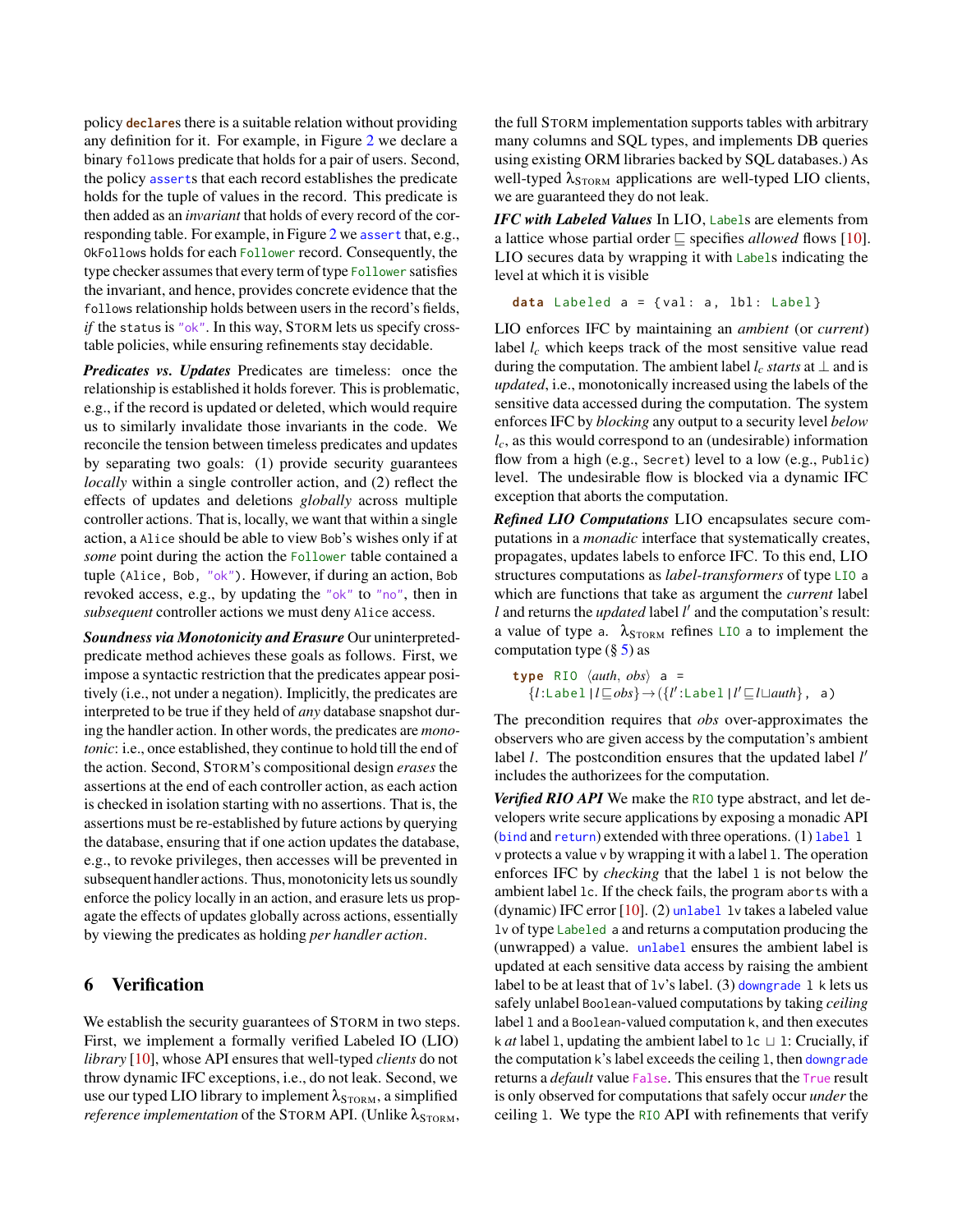(a) the  $\lambda_{STORM}$  implementation of the API type-checks, and (b) well-typed clients do not throw IFC exceptions.

*Policies* For brevity, in  $\lambda_{\text{STORM}}$  we assume the DB stores a single type Val of primitive values and that each table has exactly two columns. In λ<sub>STORM</sub>, a data-dependent *policy* is a function that maps DB rows' Values to Labels that protect access to each column

**type** Policy = Val → Val → Label

A Spec declares the policy for a table via one per column

**data** Spec =  $\{p_1 : \text{Policy}, p_2 : \text{Policy}\}$ 

*Tables* A DB Row is a pair of labeled values

**data** Row =  $\{f_1:$ Labeled Val,  $f_2:$ Labeled Val}

We define a type for Rows that are protected by the Spec *s* via the refinement *sat s r* which states that the row *r*'s columns are labeled per *s*' policies

**type** RowS  $s = \{r:Row \mid sat \ s \ r\}$ where *sat*  $s \, r \doteq \wedge_{i \in 1,2} s.p_i \, r.f_1.val \, r.f_2.val = r.f_i.1b1$ 

Thus, we implement database Tables as a package

**data** Table = {*spec* : Spec , *rows*: [ RowS *spec*]}

comprising a policy specification *spec*, and a collection of *rows* protected by labels satisfying *spec*. Thus, type checking ensures that every Table contains rows that are protected as mandated by the Table's spec.

*Verified ORM*  $\lambda_{STORM}$  implements the models API (Figure [8\)](#page-8-0) on top of our refined LIO interface in about 800 lines of code. We use label and unlabel to respectively implement insert and project. We implement Query using an algebraic datatype indexed with predicates that respectively represent the *pol*icy, and *inv*ariant associated with the query. Finally, we use downgrade to implement select, update and join and verify their correctness with a reference eval function that represents query semantics at the type-level. We use LIQUIDHASKELL to verify [\[65\]](#page-16-12) that  $\lambda_{\text{STORM}}$  implements the API, which, coupled with previously established non-interference results for LIO [\[6,](#page-14-5) [10\]](#page-14-9) proves  $\lambda_{\text{STORM}}$  applications do not leak.

#### <span id="page-11-0"></span>7 Evaluation

We evaluate STORM by asking three questions: How *expressive* is STORM's policy specification mechanism? (§ [7.1\)](#page-11-1) What typing *burden* does STORM's static verification place on developers? (§ [7.2\)](#page-12-0) Does STORM *reduce* the code that developers need to get right in real applications? (§ [7.3\)](#page-12-1)

### <span id="page-11-1"></span>7.1 Expressiveness

We evaluate the expressiveness of STORM's specification mechanism porting the *security policies* of nine case studies spanning four state-of-the-art approaches for centralized

<span id="page-11-2"></span>

| Svstem            | Benchmark  | Model | Policy |  |
|-------------------|------------|-------|--------|--|
| URFLOW            | secret     | 8     | 9      |  |
|                   | poll       | 14    | 16     |  |
|                   | calendar   | 15    | 29     |  |
|                   | gradebook  | 18    | 24     |  |
|                   | forum      | 19    | 34     |  |
| <b>JACOUELINE</b> | conference | 42    | 46     |  |
|                   | course     | 32    | 11     |  |
|                   | health     | 79    | 23     |  |
| <b>HAILS</b>      | gitstar    | 16    | 21     |  |
| <b>LWEB</b>       | bibifi     | 312   | 101    |  |

Table 1: Expressiveness comparison: Numbers are LOC.

policy enforcement in web applications, summarized in Table [1:](#page-11-2) (i) From URFLOW [\[14\]](#page-14-13) we ported a minimal application for storing Secrets; a message Forum with fine-grained access-control; a Calendar app where users share details of their schedule specifying who may learn details about it; and an anonymous Poll app where the creator can draft a poll and later mark it as live; (ii) From HAILS [\[66\]](#page-16-13) we ported GitStar, a code hosting web platform inspired by GitHub; (iii) From JACQUELINE [\[5\]](#page-14-4) we ported a Conference manager that supports designation of roles, paper submissions, assignment of reviews and review submissions; a Course manager that allows instructors and students to organize assignments and submissions; a HealthRecord Manager based on the HIPAA privacy standards; (iv) From LWEB [\[6\]](#page-14-5) we ported BIBIFI, a web-site to host the "Build it, Break it, Fix it" security-oriented programming contest [\[67\]](#page-16-14).

URFLOW*'s* specification language is the closest to ours: policies are specified as declarative SQL queries over the DB state, instead of STORM's logical assertions. As such, we found porting URFLOW policies to STORM to be straightforward.

JACQUELINE uses multi-faceted execution to dynamically enforce policies specified as boolean functions. We were able to express all but one policy from the JACQUELINE case studies. The sole exception was a policy from the Conference manager where conflicts between PC members and papers are stored in a PaperPCConflict table. A PC member can only see the author and the content of a paper if there is *no* conflict present in this table. Our specification language does not support policies that depend on the *absence* of rows, and we thus have to express conflicts differently. Like in URFLOW, policies in STORM are limited to those that can be proven to hold issuing simple queries to the database, including joins, but without using more complex features like grouping or sorting rows, which we leave to future work.

HAILS *and* LWEB use labels to dynamically enforce policies. The policies in their case studies directly ported over to STORM. In many situations we were able to specify the requirements in a more natural and declarative way. Specifically, HAILS and LWEB accommodate data-dependent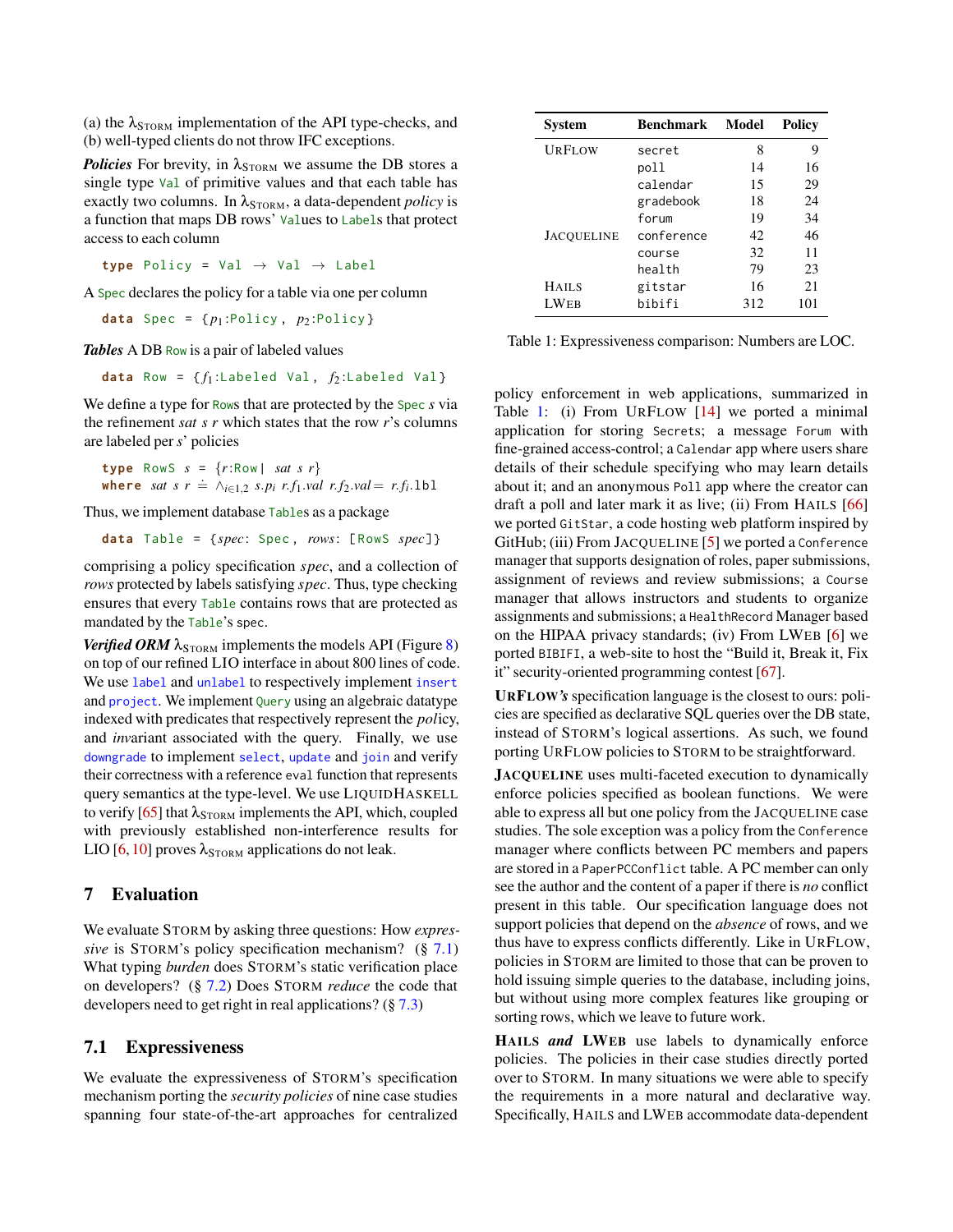policies by querying the database at runtime to associate labels with meaning derived from the database state. For example, to even specify the Follow in the wishlist app (§ [3\)](#page-2-0) one needs to query the database to check a corresponding Follower record exists. This is a problem. First, they duplicate DB queries as the data returned by these policy queries is often *also* relevant for the application logic. Worse, the queries may leak or fail, making it hard to reason about policy specification. In LWEB, such queries are *trusted* and written outside their declarative policy specification language. But even when they are *not* trusted (e.g., as in HAILS), exceptions in policy specification code due to failed (or unsafe) queries are hard to debug.

### <span id="page-12-0"></span>7.2 Effort

We evaluate the burden that STORM's static typing puts on the programmer by implementing three case-studies—WishList  $(\S 3)$  $(\S 3)$  and the Course and Conference apps from JACQUELINE. We pick these because they have a wide range of policies that were previously thought to only be enforceable dynamically.

**WishList** (§ [3\)](#page-2-0) allows users to save wishes and browse those of other users. We implemented a version with the PublicFollow policy which allows access to others' wishes when the wish is public or the user is a follower.

**Conference** [\[5\]](#page-14-4) models a conference manager with a blind review process. Users can be authors of papers or PC members who write reviews. STORM enforces several policies: only a PC member should be able to view data that could reveal the identity of a reviewer; scores or the overall decision should be viewable by non-PC users only when the PC has made decisions public; even in the public stage, a paper's reviews should only be accessible to PC members or the papers' authors; some data like a paper's text should be visible to the PC or authors, but can be made public if the paper has been accepted.

**Course** [\[5\]](#page-14-4) is a course management system with two kinds of users: students who enroll in courses, receive assignments and turn in submissions, and instructors who grade submissions and send final scores. STORM enforces policies like: only the instructor of the class or the student can view certain data like the student's final grade for the class; only the instructor or the authoring student can access an assignment submission.

*Typing Annotations* Static enforcement requires programmers to write some untrusted (and verified) type annotations. STORM uses the off-the-shelf LIQUIDHASKELL checker whose inference engine reduces the typing annotations needed for verification [\[68\]](#page-16-15). Hence, programmers need only annotate the *allows* and *gives* labels for top-level controllers with assertions describing the access provided by the controller. Many of these are *trivial* assertion where the computation (1) does not read or output sensitive data and may be typed RIO  $\langle \perp, \perp \rangle$  a or (2) is not composed with other sensitive computations and may be typed RIO  $\langle \top, \bot \rangle$  a. The remainder

express restrictions specified in policies, as exemplified by the signature for Conference's getReviews controller:

 $p:$  Paper  $\rightarrow$  RIO  $\langle \lambda v \rightarrow PcOrAuth(v,p), \top \rangle$  [Review]

This says that user *v* can access the Reviews of *p* only if *v* is on the PC or the decisions have been made and *v* authored *p*.

*Quantitative Evaluation* Table [2](#page-13-0) summarizes our quantitative evaluation of the programmer effort needed for static enforcement. For each case-study, we show (1) the total lines of code of the application split across the client (where applicable), server, the DB model, and the policy specification; (2) the typing annotations required to statically verify that the server code conforms to the policy; and (3) the time taken to verify the application. Overall, our results show the programmer overhead is modest: 1 line of type (resp. non-trivial type) annotations every 19 (resp. 29) lines of code across the three case studies. We measured verification times using a commodity laptop running Arch Linux with 16GB of memory and a quad core Intel(R) Core(TM) i7-8550U CPU @ 1.80GHz processor. While the results show room for improvement the times themselves were acceptable for interactive development: refinement type checking is modular and the developer focuses on one controller at a time, for which verification typically takes a few seconds.

### <span id="page-12-1"></span>7.3 Auditability

The ultimate proof-of-the-pudding is: *does* STORM *reduce the amount of code the developer has to get right in real web applications?* To answer this question, we built and deployed two new applications: VOLTRON and DISCO. In both applications, the code is divided into a browser-based *client* written using the VUE.JS framework [\[69\]](#page-16-16) and a STORM *server* that handles and provides sensitive data. The client does not know anything about the security policies: all enforcement is done server-side, where the policies are used to statically restrict how data is provided in response to client requests.

VOLTRON allows instructors to simultaneously view the progress of multiple *groups* of students collaborating on in-class programming exercises. *Administrators* can create new *classes* and assign them an instructor. *Instructors* can then enroll students and assign them to groups. Each *group* is assigned a *hash* which gives them access to a text buffer that is synchronized in real-time using Google's firebase service [\[70\]](#page-16-17), providing collaborative editing. While students can only access their group's buffer, instructors can view all their classes' buffers. VOLTRON has two essential policies: (1) only administrators can create classes and only instructors can enroll students to a class; and (2) a group's buffer is only accessible to the group's members and the class' instructor. We deployed VOLTRON for four month in Fall 2020 and regularly use it in two classes with about 50 and 100 students. DISCO abbreviates *Distant Socialing*, an application that simulates the "hallway track" for facilitating social interaction

in, e.g., a conference or workshop. In DISCO, an *organizer*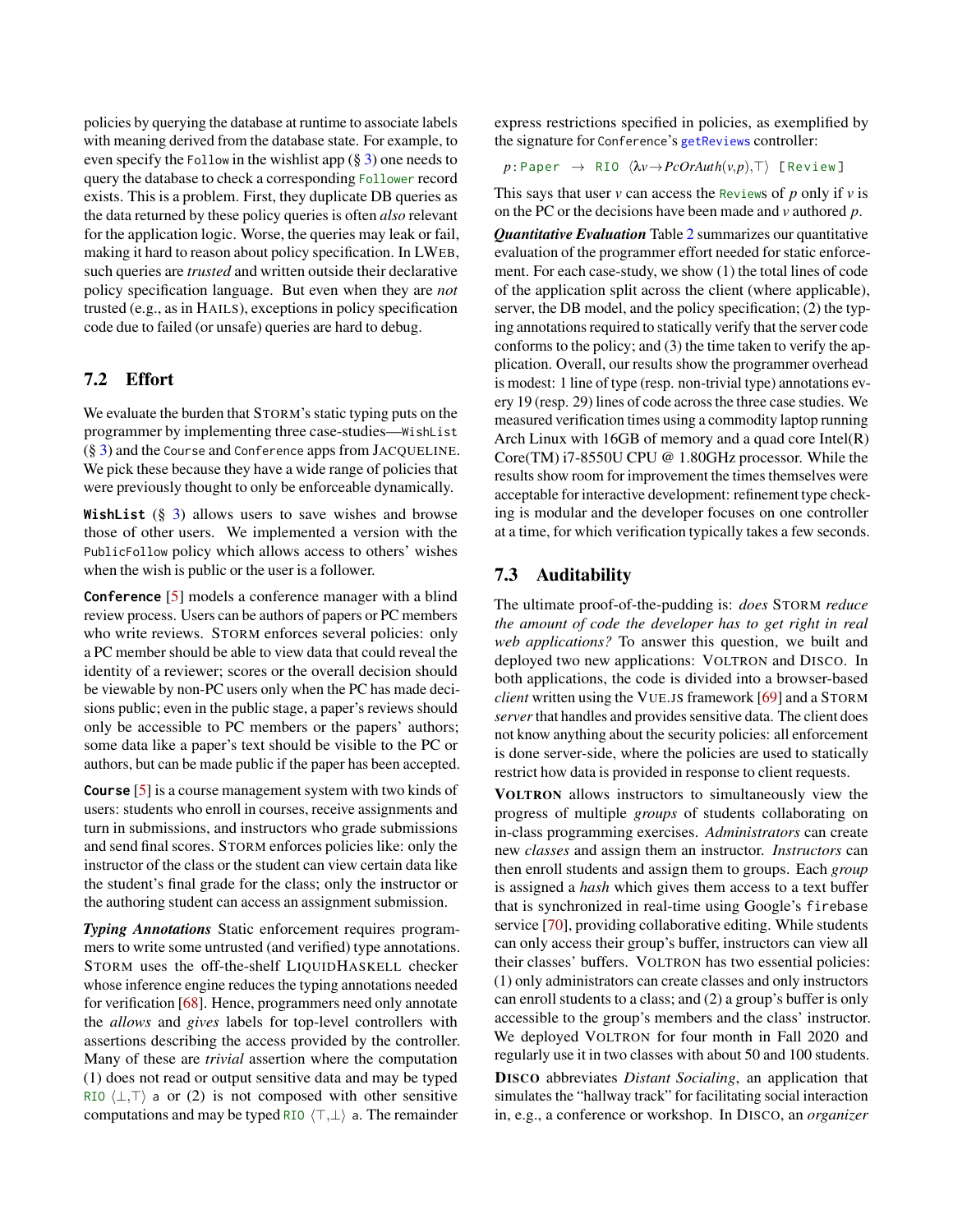<span id="page-13-0"></span>

| <b>Application</b> | LOC  |                             |     |      |          | Ver. (s) |
|--------------------|------|-----------------------------|-----|------|----------|----------|
|                    |      | Server Models Policy Client |     |      | Annot.   |          |
| Conference         | 644  | 25                          | 57  |      | 43 (32)  | 79       |
| Course             | 198  | 24                          | 19  |      | 5(1)     | 20       |
| WishList           | 334  | 12                          | 21  |      | 20(12)   | 27       |
| Voltron            | 756  | 32                          | 37  | 1012 | 29(17)   | 44       |
| Disco              | 859  | 43                          | 32  | 4630 | 43(16)   | 120      |
| Total              | 2851 | 140                         | 166 | 5844 | 125 (72) | 290      |

Table 2: Time (in seconds) to verify each application and lines taken by *Server* code, DB *Model* definitions, *Policy* specification code, *Client* code and typing *Annotations*. Non-trivial typing annotations are shown within parentheses.

can set up video chat rooms for *attendees* to join and talk to each other. Once logged in, attendees find themselves in the "Lobby" where they can see other users currently connected and view their "badges". Users can choose to "join" a room, in which case they enter a video chat with the other participants in that room. Organizers can limit the capacity of rooms and broadcast announcements to all users. Additionally, attendees can directly message each other. The majority of DISCO's policies correspond to some form of access control—e.g., operations like managing rooms and sending invitations are restricted to organizers, and personal details about individuals can only be edited by those users. We do, however, enforce two information flow policies: (1) only the recipient of a direct message is allowed to see its content; and (2) if a user has their visibility set to private, only people currently in their room can see their location.

DISCO was deployed at the Programming Languages Mentoring Workshop (PLMW) in June 2020 and at the Verification Mentoring Workshop (VMW) in July 2020. In the latter, we had about 107 registered users in all and a peak of 55 users using DISCO simultaneously. The application elicited very positive responses from users who wrote: "DISCO is great, it has been fantastic having it as a platform for social interactions at VMW!", "In my experience, DISCO worked amazingly well!", and "DISCO was among the best parts of VMW this year".

*Quantitative Evaluation* Table [2](#page-13-0) compares the size of the policy specification code—that the developer has to get right with the rest of the web application: the implementation of the server, and additionally the JavaScript clients for VOLTRON and DISCO. We find that for real applications like VOLTRON and DISCO, which require many controllers to implement the application functionality, STORM's policies account for under 4% of the server code, and under 1% if we include the client.

*Discussion* STORM helped discover an information flow bug in DISCO that arose due to the subtle interaction of two seemingly independent features—and would likely have gone unnoticed otherwise. First, DISCO users can set their *visibility* to private and the UI, accordingly, should not reveal to others when they join a room. Second, each DISCO room has an associated *topic* which is protected by a policy that allows users inside the room to change it. A type error alerted us to a conflict between these policies. In particular, enforcing the topic policy could implicitly reveal the location of an invisible user (violating the first policy). We designed and implemented VOLTRON without using explicit policies, and only added them afterwards. While the process of building VOLTRON took several person-months, the verification process required only minor changes to the code—including the checks that eliminated the implicit leak—and was finished in under two days. Our experience suggests developers informally consider policies when programming and structure code to facilitate verification.

#### 8 Conclusion & Future Work

We presented the STORM framework for writing MVC-style web applications with statically enforced, data dependent security policies. STORM shows how the MVC architecture naturally lends itself to IFC, by centralizing policies as part of the model and then using a type-refined ORM API to track information flow across database queries and handler computations.

The RIO monad is the glue that binds together the different elements of STORM to precisely track the *effects*—each computation's authorizees and observers—needed to enforce IFC. In principle, it should be possible to integrate our approach to any language that supports similar fine-grained effect tracking. On the flip side, however, a limitation of our design is that programmers have to structure their controllers in the restricted RIO monad which limits the effects available to them. Our evaluation shows how a broad range of effects (database queries, HTTP requests, emails, random number generation) can be integrated into the RIO monad which sufficed to build real web applications. It would be interesting to investigate how to securely integrate other classes of effects (e.g., exceptions which are historically leaky).

Another limitation apparent from our models API is that it takes some toil to extend STORM to support DB operations like select or join, which restricts the DB queries the developer can write. In future work, it would be valuable to see how to support more expressive queries by designing a way to systematically and automatically refine an ORM library that supports a large fragment of SQL.

### Acknowledgments

Many thanks to the reviewers and Geoff Voelker for providing excellent feedback on early drafts of this work. We are especially grateful to our shepherd Jon Howell for spending hours to help illuminate murky passages in the exposition. This work was supported by the NSF under grant no. CNS-1514435, CCF-1943623, CCF-1918573, CCF-1911213, CNS-2048262, and by generous gifts from Microsoft Research and Cisco.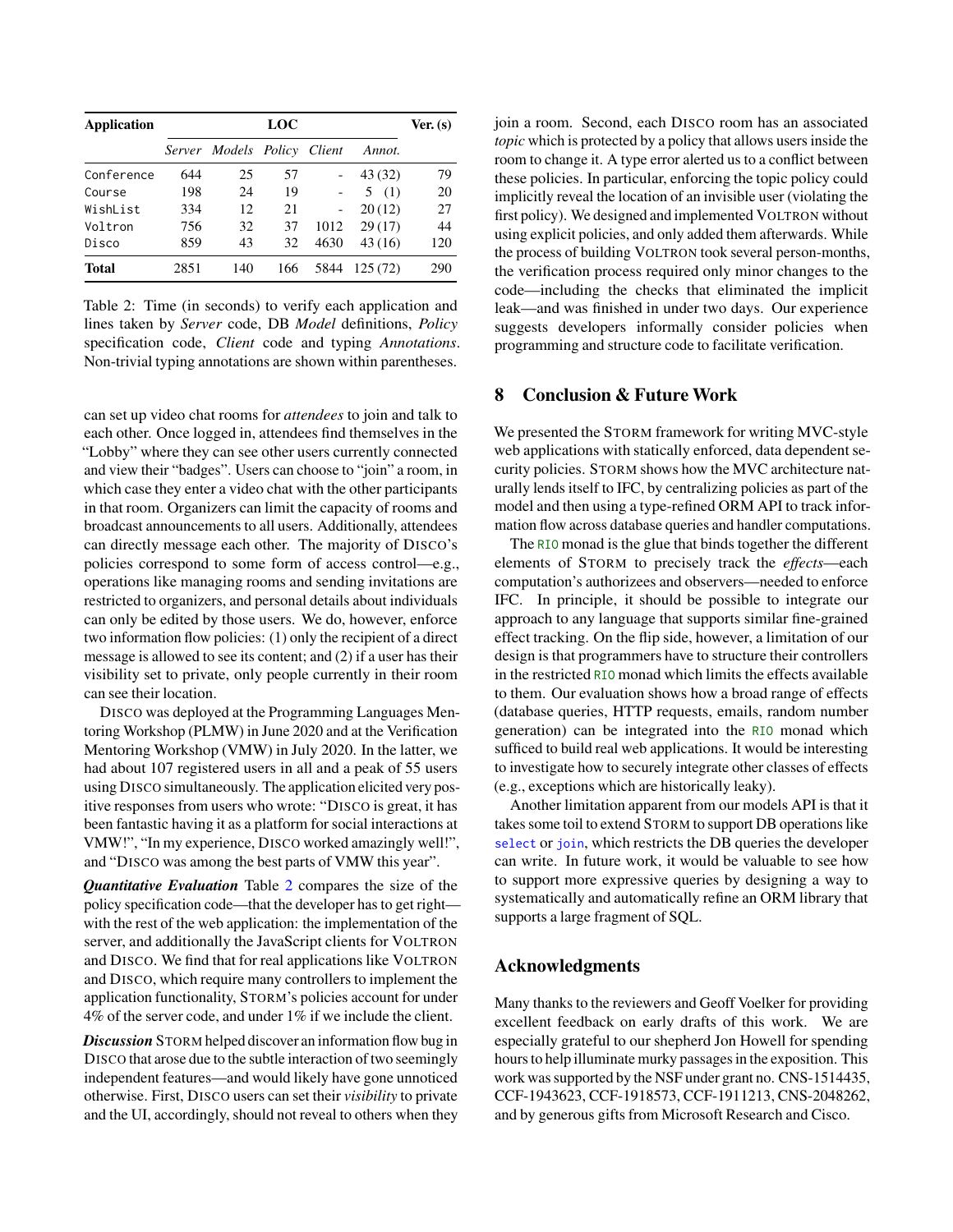### References

- <span id="page-14-0"></span>[1] T. Bar, "Notifying our developer ecosystem about a photo api bug," 2018, [https://developers.facebook.](https://developers.facebook.com/blog/post/2018/12/14/notifying-our-developer-ecosystem-about-a-photo-api-bug/) [com/blog/post/2018/12/14/notifying-our-developer](https://developers.facebook.com/blog/post/2018/12/14/notifying-our-developer-ecosystem-about-a-photo-api-bug/)[ecosystem-about-a-photo-api-bug/.](https://developers.facebook.com/blog/post/2018/12/14/notifying-our-developer-ecosystem-about-a-photo-api-bug/)
- <span id="page-14-1"></span>[2] The OWASP Foundation, "OWASP Top Ten," 2020, [https://owasp.org/www-project-top-ten/.](https://owasp.org/www-project-top-ten/)
- <span id="page-14-2"></span>[3] ——, "Top 10 2013," 2013, [https://wiki.owasp.org/](https://wiki.owasp.org/index.php/Top_10_2013-Top_10) [index.php/Top\\_10\\_2013-Top\\_10.](https://wiki.owasp.org/index.php/Top_10_2013-Top_10)
- <span id="page-14-3"></span>[4] D. B. Giffin, A. Levy, D. Stefan, D. Terei, D. Mazières, J. Mitchell, and A. Russo, "Hails: Protecting data privacy in untrusted web applications," *Journal of Computer Security*, vol. 25, 2017.
- <span id="page-14-4"></span>[5] J. Yang, T. Hance, T. H. Austin, A. Solar-Lezama, C. Flanagan, and S. Chong, "Precise, dynamic information flow for database-backed applications," in *PLDI*. New York, NY, USA: ACM, 2016, pp. 631–647.
- <span id="page-14-5"></span>[6] J. Parker, N. Vazou, and M. Hicks, "Lweb: information flow security for multi-tier web applications," *PACMPL*, vol. 3, no. POPL, pp. 75:1–75:30, 2019. [Online]. Available: <https://doi.org/10.1145/3290388>
- <span id="page-14-6"></span>[7] T. Armerding, "The IoT: Too big (and buggy) to patch?" 2018, [https://www.synopsys.com/blogs/software](https://www.synopsys.com/blogs/software-security/iot-big-buggy-patch/)[security/iot-big-buggy-patch/.](https://www.synopsys.com/blogs/software-security/iot-big-buggy-patch/)
- <span id="page-14-7"></span>[8] D. Stefan, "LambdaChair policy," 2014, [https://github.com/deian/lambdachair/blob/master/](https://github.com/deian/lambdachair/blob/master/LambdaChair/Policy.hs) [LambdaChair/Policy.hs.](https://github.com/deian/lambdachair/blob/master/LambdaChair/Policy.hs)
- <span id="page-14-8"></span>[9] N. Vazou, E. L. Seidel, R. Jhala, D. Vytiniotis, and S. L. Peyton Jones, "Refinement types for haskell," in *ICFP*, J. Jeuring and M. M. T. Chakravarty, Eds. ACM, 2014, pp. 269–282. [Online]. Available: <https://doi.org/10.1145/2628136.2628161>
- <span id="page-14-9"></span>[10] D. Stefan, D. Mazières, J. C. Mitchell, and A. Russo, "Flexible dynamic information flow control in the presence of exceptions," *J. Funct. Program.*, vol. 27, p. e5, 2017. [Online]. Available: <https://doi.org/10.1017/S0956796816000241>
- <span id="page-14-10"></span>[11] S. Chong, J. Liu, A. C. Myers, X. Qi, K. Vikram, L. Zheng, and X. Zheng, "Secure web application via automatic partitioning," in *SOSP*, T. C. Bressoud and M. F. Kaashoek, Eds. ACM, 2007, pp. 31–44. [Online]. Available: <https://doi.org/10.1145/1294261.1294265>
- <span id="page-14-11"></span>[12] B. J. Corcoran, N. Swamy, and M. Hicks, "Cross-tier, label-based security enforcement for web applications," in *SIGMOD*, 2009, pp. 269–282.
- <span id="page-14-12"></span>[13] A. Yip, X. Wang, N. Zeldovich, and M. F. Kaashoek, "Improving application security with data flow assertions," *SOSP*, 2009.
- <span id="page-14-13"></span>[14] A. Chlipala, "Static checking of dynamically-varying security policies in database-backed applications," in *OSDI*, 2010.
- <span id="page-14-14"></span>[15] D. A. Schultz and B. Liskov, "IFDB: decentralized information flow control for databases," in *Eurosys*, Z. Hanzálek, H. Härtig, M. Castro, and M. F. Kaashoek, Eds. ACM, 2013, pp. 43–56. [Online]. Available: <https://doi.org/10.1145/2465351.2465357>
- <span id="page-14-15"></span>[16] M. Guarnieri, M. Balliu, D. Schoepe, D. Basin, and A. Sabelfeld, "Information-flow control for database-backed applications," in *2019 IEEE European Symposium on Security and Privacy (EuroS P)*, 2019, pp. 79–94.
- <span id="page-14-16"></span>[17] A. Sabelfeld and A. Myers, "Language-based information-flow security," 2003. [Online]. Available: [citeseer.ist.psu.edu/article/sabelfeld03languagebased.](citeseer.ist.psu.edu/article/sabelfeld03languagebased.html) [html](citeseer.ist.psu.edu/article/sabelfeld03languagebased.html)
- <span id="page-14-17"></span>[18] A. Sabelfeld and A. Russo, "From dynamic to static and back: Riding the roller coaster of information-flow control research," in *International Andrei Ershov Memorial Conference on Perspectives of System Informatics*. Springer, 2009, pp. 352–365.
- <span id="page-14-18"></span>[19] T. H. Austin, J. Yang, C. Flanagan, and A. Solar-Lezama, "Faceted execution of policy-agnostic programs," in *PLAS*, 2013.
- [20] I. Roy, D. E. Porter, M. D. Bond, K. S. McKinley, and E. Witchel, "Laminar: Practical Fine-grained Decentralized Information Flow Control," in *PLDI*. ACM, 2009, pp. 63–74.
- [21] C. Hritcu, M. Greenberg, B. Karel, B. C. Pierce, and G. Morrisett, "All your ifcexception are belong to us," in *2013 IEEE Symposium on Security and Privacy*. IEEE, 2013, pp. 3–17.
- <span id="page-14-19"></span>[22] J. Yang, K. Yessenov, and A. Solar-Lezama, "A language for automatically enforcing privacy policies," 2012.
- <span id="page-14-20"></span>[23] M. Ngo, N. Bielova, C. Flanagan, T. Rezk, A. Russo, and T. Schmitz, "A better facet of dynamic information flow control," in *Companion Proceedings of the The Web Conference 2018*, 2018, pp. 731–739.
- <span id="page-14-21"></span>[24] D. Devriese and F. Piessens, "Noninterference through secure multi-execution," in *2010 IEEE Symposium on Security and Privacy*. IEEE, 2010, pp. 109–124.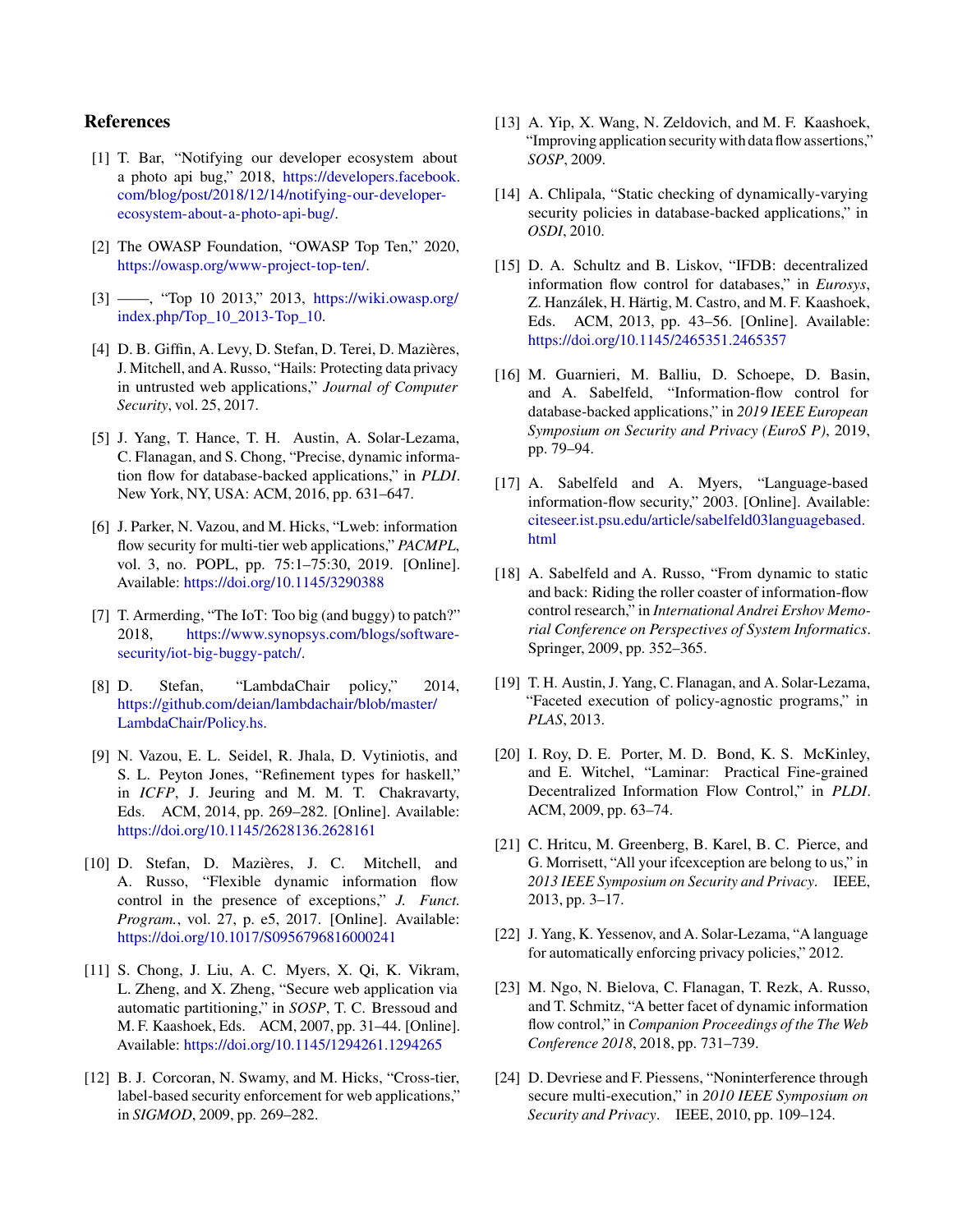- <span id="page-15-0"></span>[25] D. Volpano, C. Irvine, and G. Smith, "A sound type system for secure flow analysis," *Journal of computer security*, vol. 4, no. 2-3, pp. 167–187, 1996.
- [26] F. Pottier and V. Simonet, "Information flow inference for ml," in *Proceedings of the 29th ACM SIGPLAN-SIGACT symposium on Principles of programming languages*, 2002, pp. 319–330.
- [27] N. Broberg, B. van Delft, and D. Sands, "Paragon– practical programming with information flow control," *Journal of Computer Security*, vol. 25, no. 4-5, pp. 323–365, 2017.
- <span id="page-15-1"></span>[28] N. Swamy, B. J. Corcoran, and M. Hicks, "Fable: A language for enforcing user-defined security policies," in *2008 IEEE Symposium on Security and Privacy (sp 2008)*. IEEE, 2008, pp. 369–383.
- <span id="page-15-2"></span>[29] D. E. Denning and P. J. Denning, "Certification of programs for secure information flow," vol. 20, no. 7, 1977.
- <span id="page-15-3"></span>[30] A. C. Myers, "JFlow: Practical mostly-static information flow control," in *POPL*, 1999.
- [31] J. Liu, M. D. George, K. Vikram, X. Qi, L. Waye, and A. C. Myers, "Fabric: a platform for secure distributed computation and storage," in *SOSP*. ACM, 2009.
- <span id="page-15-4"></span>[32] P. Buiras, D. Vytiniotis, and A. Russo, "HLIO: Mixing" static and dynamic typing for information-flow control in haskell," in *ICFP*, 2015, pp. 289–301.
- <span id="page-15-5"></span>[33] V. Rajani and D. Garg, "On the expressiveness and semantics of information flow types," *Journal of Computer Security*, no. Preprint, pp. 1–28, 2019.
- <span id="page-15-6"></span>[34] M. Vassena, A. Russo, D. Garg, V. Rajani, and D. Stefan, "From fine-to coarse-grained dynamic information flow control and back," *Proceedings of the ACM on Programming Languages*, vol. 3, no. POPL, pp. 1–31, 2019.
- <span id="page-15-7"></span>[35] B. Montagu, B. C. Pierce, and R. Pollack, "A theory of information-flow labels," in *2013 IEEE 26th Computer Security Foundations Symposium*. IEEE, 2013, pp. 3–17.
- <span id="page-15-8"></span>[36] L. Lourenço and L. Caires, "Information flow analysis for valued-indexed data security compartments," in *Trustworthy Global Computing*. Springer, 2014, pp. 180–198.
- [37] ——, "Dependent information flow types," in *Proceedings of the 42nd Symposium on Principles of Programming Languages*. ACM, 2015, pp. 317–328.
- <span id="page-15-9"></span>[38] N. Swamy, J. Chen, and R. Chugh, "Enforcing stateful authorization and information flow policies in Fine," in *ESOP*, 2010.
- <span id="page-15-10"></span>[39] N. Swamy, J. Chen, C. Fournet, P.-Y. Strub, K. Bhargavan, and J. Yang, "Secure distributed programming with value-dependent types," in *ICFP*, 2011.
- <span id="page-15-11"></span>[40] S. Chong, K. Vikram, and A. C. Myers, "Sif: Enforcing confidentiality and integrity in web applications," in *USENIX Security*, 2007.
- <span id="page-15-12"></span>[41] E. Sirer, W. de Bruijn, P. Reynolds, A. Shieh, K. Walsh, D. Williams, and F. Schneider, "Logical attestation: an authorization architecture for trustworthy computing," in *SOSP*, 2011, pp. 249–264.
- <span id="page-15-13"></span>[42] P. Li and S. Zdancewic, "Encoding information flow in haskell," in *19th IEEE Computer Security Foundations Workshop, (CSFW-19 2006), 5-7 July 2006, Venice, Italy*. IEEE Computer Society, 2006, p. 16. [Online]. Available: <https://doi.org/10.1109/CSFW.2006.13>
- <span id="page-15-14"></span>[43] D. Schoepe, D. Hedin, and A. Sabelfeld, "Seling: tracking information across application-database boundaries," in *ICFP*, J. Jeuring and M. M. T. Chakravarty, Eds. ACM, 2014, pp. 25–38. [Online]. Available: <https://doi.org/10.1145/2628136.2628151>
- <span id="page-15-15"></span>[44] N. Polikarpova, D. Stefan, J. Yang, S. Itzhaky, T. Hance, and A. Solar-Lezama, "Liquid information flow control," *Proc. ACM Program. Lang.*, vol. 4, no. ICFP, pp. 105:1–105:30, 2020. [Online]. Available: <https://doi.org/10.1145/3408987>
- <span id="page-15-16"></span>[45] M. N. Krohn, "Building secure high-performance web services with OKWS." in *USENIX Annual Technical Conference (ATC), General Track*, Jun. 2004.
- [46] A. P. Felt, M. Finifter, J. Weinberger, and D. Wagner, "Diesel: applying privilege separation to database access," in *Symposium on Information, Computer and Communications Security*. ACM, 2011, pp. 416–422.
- [47] R. Cheng, W. Scott, P. Ellenbogen, J. Howell, and T. Anderson, "Radiatus: Strong user isolation for scalable web applications," University of Washington, Tech. Rep., 2014.
- [48] A. Blankstein and M. J. Freedman, "Automating isolation and least privilege in web services," in *Security and Privacy*. IEEE, 2014, pp. 133–148.
- <span id="page-15-17"></span>[49] N. Vasilakis, B. Karel, N. Roessler, N. Dautenhahn, A. DeHon, and J. M. Smith, "Breakapp: Automated, flexible application compartmentalization," in *NDSS*, 2018.
- <span id="page-15-18"></span>[50] A. Mehta, E. Elnikety, K. Harvey, D. Garg, and P. Druschel, "Qapla: Policy compliance for database-backed systems," in *USENIX Security Symposium*. USENIX, 2017, pp. 1463–1479.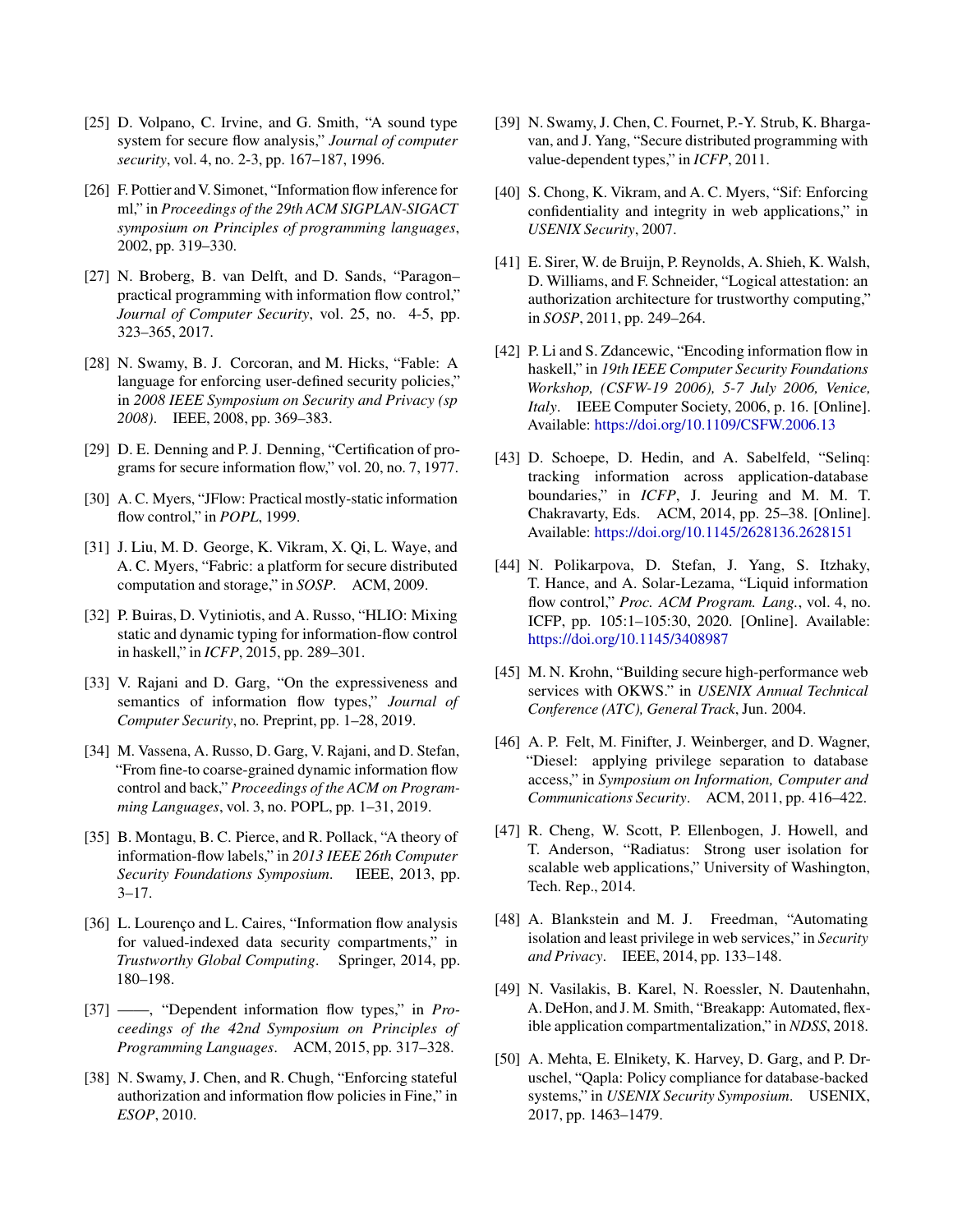- <span id="page-16-0"></span>[51] R. A. Popa, E. Stark, J. Helfer, S. Valdez, N. Zeldovich, M. F. Kaashoek, and H. Balakrishnan, "Building web applications on top of encrypted data using Mylar," in *NSDI*, 2014, pp. 157–172.
- [52] N. Karapanos, A. Filios, R. A. Popa, and S. Capkun, "Verena: End-to-end integrity protection for web applications," in *2016 IEEE Symposium on Security and Privacy (SP)*. IEEE, 2016, pp. 895–913.
- <span id="page-16-1"></span>[53] W. He, D. Akhawe, S. Jain, E. Shi, and D. Song, "Shadowcrypt: Encrypted web applications for everyone," in *CCS*, 2014, pp. 1028–1039.
- <span id="page-16-2"></span>[54] D. Muthukumaran, D. O'Keeffe, C. Priebe, D. M. Eyers, B. Shand, and P. R. Pietzuch, "Flowwatcher: Defending against data disclosure vulnerabilities in web applications," in *CCS*, I. Ray, N. Li, and C. Kruegel, Eds. ACM, 2015, pp. 603–615. [Online]. Available: <https://doi.org/10.1145/2810103.2813639>
- <span id="page-16-3"></span>[55] F. Wang, R. Ko, and J. Mickens, "Riverbed: Enforcing user-defined privacy constraints in distributed web services," in *NSDI*. Boston, MA: USENIX, 2019, pp. 615–630.
- <span id="page-16-4"></span>[56] R. L. Constable and S. F. Smith, "Partial objects in constructive type theory," in *LICS*, 1987.
- <span id="page-16-5"></span>[57] J. Rushby, S. Owre, and N. Shankar, "Subtypes for specifications: Predicate subtyping in PVS," *IEEE TSE*, 1998.
- <span id="page-16-6"></span>[58] P. Rondon, M. Kawaguchi, and R. Jhala, "Liquid types," in *PLDI*, 2008.
- [59] J. Bengtson, K. Bhargavan, C. Fournet, A. Gordon, and S. Maffeis, "Refinement types for secure implementations," in *CSF*, 2008.
- <span id="page-16-7"></span>[60] J. Hamza, N. Voirol, and V. Kuncak, "System FR: formalized foundations for the stainless verifier," *PACMPL*, vol. 3, no. OOPSLA, pp. 166:1–166:30, 2019. [Online]. Available: <https://doi.org/10.1145/3360592>
- <span id="page-16-8"></span>[61] N. Vazou, A. Bakst, and R. Jhala, "Bounded refinement types," in *ICFP*, K. Fisher and J. H. Reppy, Eds. ACM, 2015, pp. 48–61. [Online]. Available: <https://doi.org/10.1145/2784731.2784745>
- <span id="page-16-9"></span>[62] M. Abadi, A. Banerjee, N. Heintze, and J. Riecke, "A core calculus of dependency," in *POPL*. ACM, 1999, pp. 147–160.
- <span id="page-16-10"></span>[63] M. Snoyman and G. Weber, [https://www.yesodweb.com/](https://www.yesodweb.com/book/persistent) [book/persistent.](https://www.yesodweb.com/book/persistent)
- <span id="page-16-11"></span>[64] M. Torgersen, "Querying in c#: how language integrated query (LINQ) works," in *OOPSLA*, R. P. Gabriel, D. F. Bacon, C. V. Lopes, and G. L. S. Jr., Eds.

ACM, 2007, pp. 852–853. [Online]. Available: <https://doi.org/10.1145/1297846.1297922>

- <span id="page-16-12"></span>[65] R. Jhala and N. Lehmann, [github.com/storm](github.com/storm-framework/core)[framework/core.](github.com/storm-framework/core)
- <span id="page-16-13"></span>[66] D. B. Giffin, A. Levy, D. Stefan, D. Terei, D. Mazières, J. C. Mitchell, and A. Russo, "Hails: Protecting data privacy in untrusted web applications," in *OSDI*, C. Thekkath and A. Vahdat, Eds. USENIX Association, 2012, pp. 47–60. [Online]. Available: [https://www.usenix.org/conference/osdi12/technical](https://www.usenix.org/conference/osdi12/technical-sessions/presentation/giffin)[sessions/presentation/giffin](https://www.usenix.org/conference/osdi12/technical-sessions/presentation/giffin)
- <span id="page-16-14"></span>[67] A. Ruef, M. Hicks, J. Parker, D. Levin, M. L. Mazurek, and P. Mardziel, "Build it, break it, fix it: Contesting secure development," in *CCS*, 2016, pp. 690–703.
- <span id="page-16-15"></span>[68] B. Cosman and R. Jhala, "Local refinement typing," *Proc. ACM Program. Lang.*, vol. 1, no. ICFP, Aug. 2017. [Online]. Available: <https://doi.org/10.1145/3110270>
- <span id="page-16-16"></span>[69] "Vue.js: The progressive javascript framework," [https://vuejs.org/.](https://vuejs.org/)
- <span id="page-16-17"></span>[70] "Firebase realtime database," [https://firebase.google.](https://firebase.google.com/docs/database) [com/docs/database.](https://firebase.google.com/docs/database)

### A Artifact Appendix

#### Abstract

Our artifact contains (a snapshot of) the source code for the implementation of STORM from  $\S$  [5,](#page-6-0) the formally verified reference implementation  $\lambda_{\text{STORM}}$  described in § [6\)](#page-10-0), the various policies, case-studies and applications used in our evaluation § [7.](#page-11-0)

#### Scope

The artifact provides a way to reproduce the results in the paper. First, we provide examples of how a programmer might write insecure code that fails to respect particular policies, as described in Section [3](#page-2-0) and show how those mistakes are caught by refinement type checking. Next, the code shows how STORM is implemented on top of existing ORM and networking libraries as described in § [5.](#page-6-0) Further, the artifact contains the verified reference implementation of  $\lambda_{STORM}$ from Section [6](#page-10-0) which shows how the API can be implemented on top of an LIO interface. Finally, addition, to the source code described above we include the various scripts used to compile the applications and measure the verification time and code annotation overheads that we report in Section [7.](#page-11-0)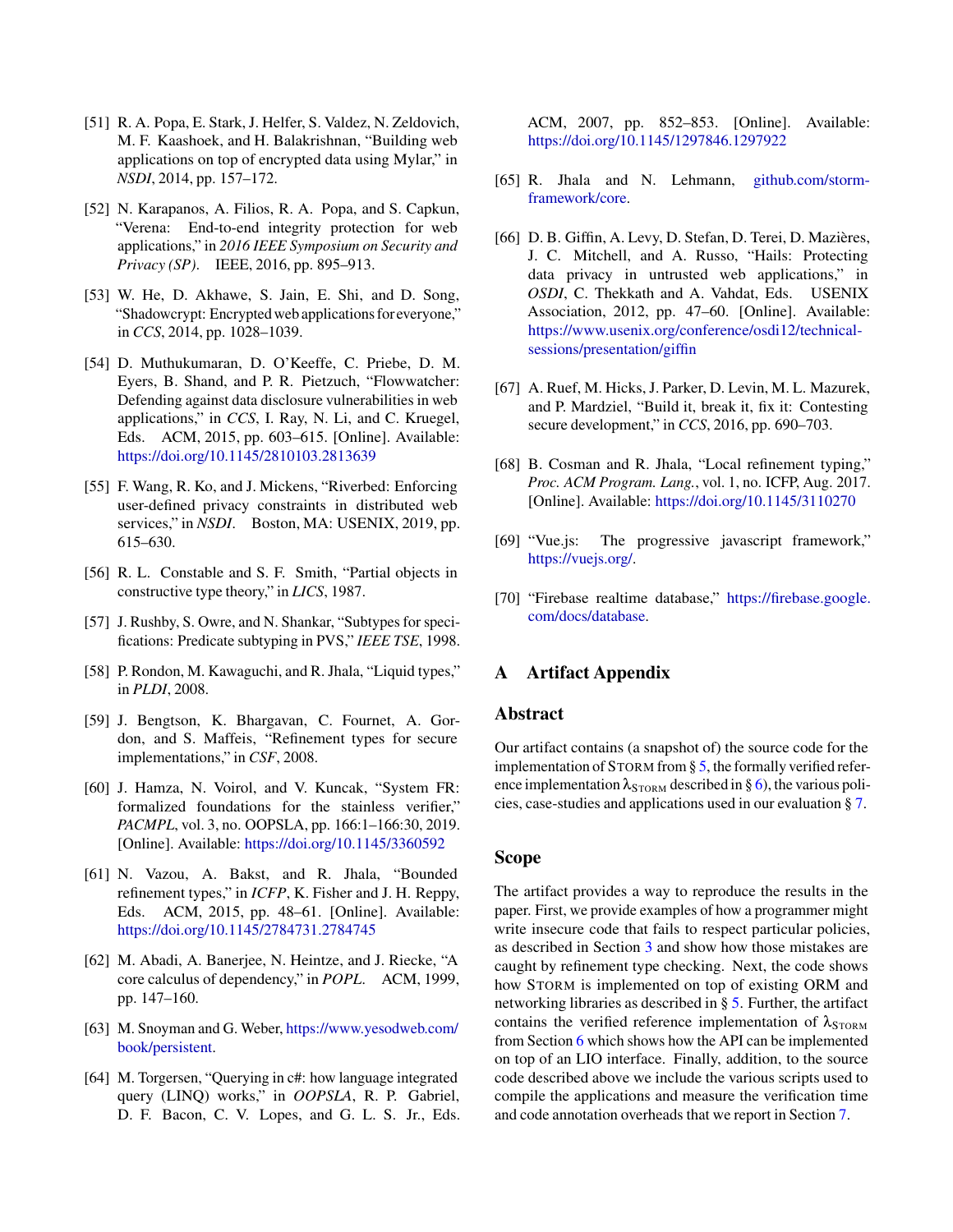# **Contents**

The artifact comprises the following sub-directories and files: storm-core—the source for the verified reference implementation  $\lambda_{STORM}$  (§ [6\)](#page-10-0); models—the ported policies from the expressiveness benchmarks (§ [7.1\)](#page-11-1); **case**-studies—the source for the ported case-studies  $(\S 7.2)$  $(\S 7.2)$ ; disco and voltron—the source for the end-to-end applications  $(\frac{6}{3}, 7.3)$  $(\frac{6}{3}, 7.3)$ ; and figg.py the script used to generate Table [2.](#page-13-0) Each sub-directory contains a manifest file that links to the github commits for STORM and LIQUIDHASKELL that are needed to compile the application.

### Hosting

You can obtain the artifact from github by running git clone --recursive on the repository https://github.com/storm-framework/artifact It suffices to use the main branch, specifically, commit 3 eb138ab5145e688504eff71c669c6570701e10b.

### Requirements

You can run the artifact on any machine computer running Linux or MacOS after installing the following software. The artifact requires python 3.7 and the following dependencies. (1) stack v2.5.1 which can be installed by following these instructions<sup>[1](#page-17-0)</sup>; (2) z3 v4.8.8 which can be installed by downloading the binary <sup>[2](#page-17-1)</sup>. You can ignore the shared libraries and bindings for Java and Python; just download and place a suitable z3 binary somewhere in your PATH. (3) tokei v12.1.2 which is used to count lines of code  $3$ . Familiarity with the stack build system for Haskell would be useful to evaluate the artifact but it is not necessary.

### $\lambda_{STORM}$  Implementation (§ [6\)](#page-10-0)

Directory storm-core has the source for the verified reference implementation  $\lambda_{\text{STORM}}$  from § [6.](#page-10-0) To verify, run cd storm-core && stack build.

# Policies (§ [7.1\)](#page-11-1)

The code in models/ contains the policies ported to evaluate expressiveness as described in § [7.1.](#page-11-1) This directory does not contain verifiable code, only the ported models files. The models files are grouped by the original tool they were taken from, e.g., the models file for the Calendar application in URFLOW is in models/src/UrWeb/Calendar/Model.storm.

#### Case Studies (§ [7.2\)](#page-12-0)

The case studies used to evaluate the burden STORM puts on programmers as described in § [7.2](#page-12-0) are in case-studies. There is a stack project for each case study.

*Verify the Code* To verify one of the case studies go to the corresponding directory and build the project. For example, to verify the WishList application run cd case-studies/wishlist && stack build.

*Breaking the Code* To check how STORM catches leaks open case-studies/wishlist/src/Controllers/Wish.hs. The function getWishData at line 156 extracts the information out of a Wish. The query between lines 164 and 171 checks if the viewer is friends with the owner of the wish. Remove the check frienshipStatus ==. "accepted" from the query, i.e., the query should look like:

```
friends <- selectFirst
  ( friendshipUser1 ' ==. owner &&:
    friendshipUser2 ' ==. viewerId )
```
Then verify by running stack build. Forgetting to check if the friendship is "accepted" causes a leak as the viewer may not be friends with the Wish owner, yielding an error:

```
|
173 | level == "friends" \rightarrow| project wishDescription ' wish
               \parallel \qquad \qquad \qquad \qquad \qquad \qquad \qquad \qquad \qquad \qquad \qquad \qquad \qquad \qquad \qquad \qquad \qquad \qquad \qquad \qquad \qquad \qquad \qquad \qquad \qquad \qquad \qquad \qquad \qquad \qquad \qquad \qquad \qquad \qquad \qquad \qquad \qquad
```
# Automation Evaluation (Fig [2\)](#page-13-0)

To produce the count of lines of code in [2](#page-13-0) run python3 fig9.py

### Application: Disco (§ [7.3\)](#page-12-1)

*Verify the Code* To verify Disco's server code is leak free run cd disco/server && stack build

*Break the Code* Open the file disco/server/src/Controllers /Room. The function updateTopic on line 36 implements the functionality that allows a user to update a room's topic. If not done carefully, this operation may produce a subtle information flow bug as described in the discussion of  $\S 7.3$ . Line 42 checks that the user's visibility is set to "public" and only then allows them to update the topic. Update lines 42 to 50 to

```
Just roomId → do
 UpdateTopicReq {..} <- decodeBody
 validateTopic updateTopicReqTopic
 _ <- updateWhere
        ( roomId ' ==. roomId )
        ( roomTopic ' `assign ` updateTopicReqTopic )
  room <- selectFirstOr notFoundJSON
            ( roomId ' ==. roomId )
  roomData <- extractRoomData room
  respondJSON status200 roomData
Nothing → respondError status403 Nothing
```
and run stack build. Forgetting to check if the visibility is set to public produces an error when accessing the user's current room as the information may be leaked. You should see:

<span id="page-17-0"></span><sup>1</sup><https://docs.haskellstack.org/en/stable/README>

<span id="page-17-1"></span><sup>2</sup><https://github.com/Z3Prover/z3/releases/tag/z3-4.8.8>

<span id="page-17-2"></span><sup>3</sup><https://github.com/XAMPPRocky/tokei#installation>